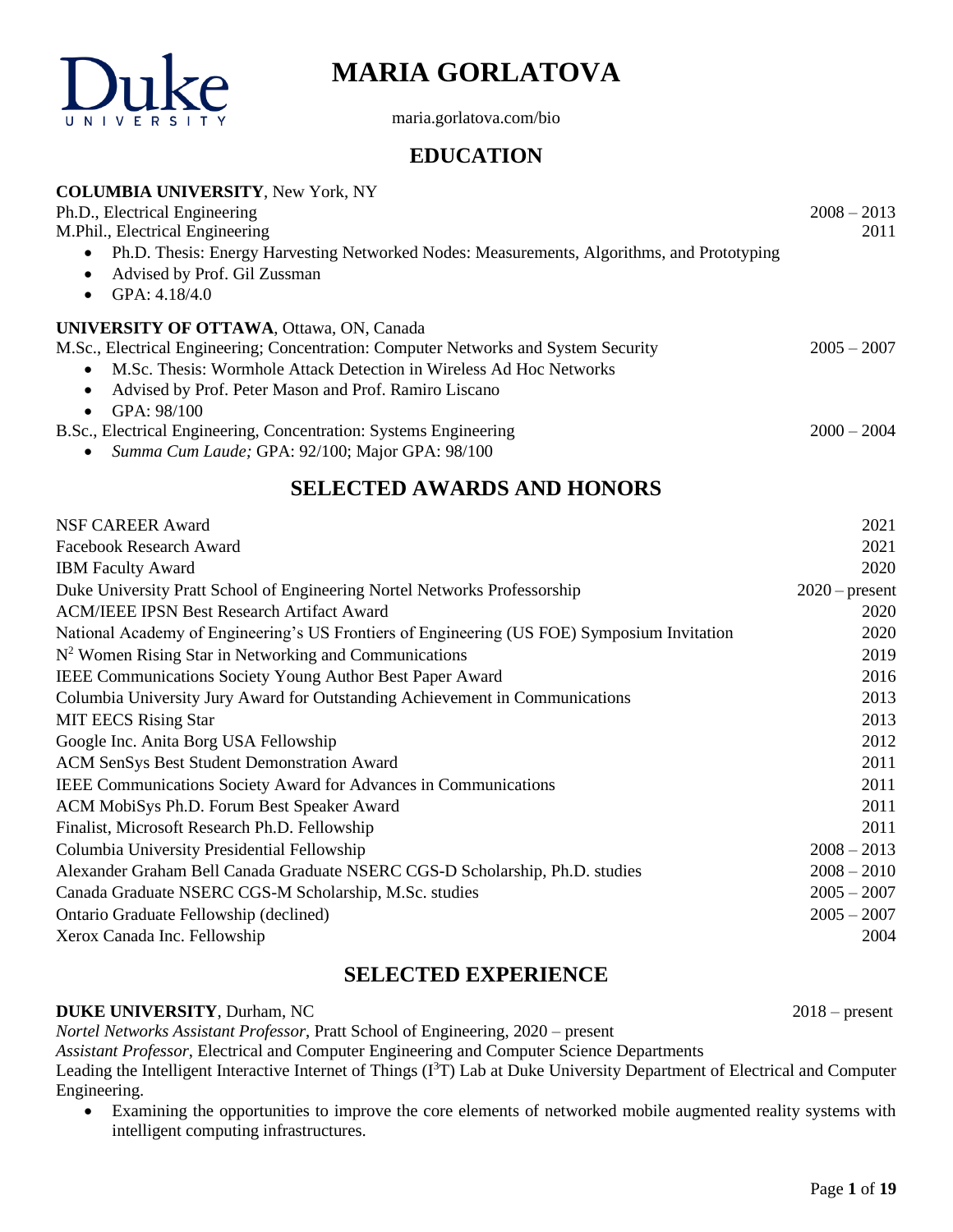- Developing frameworks and tools for understanding edge computing-enabled computational reuse opportunities in IoT and augmented and virtual reality applications.
- Teaching courses in computer networks and edge computing. Mentoring multiple graduate and undergraduate students.

### **PRINCETON UNIVERSITY**, Princeton, NJ2016 – 2018

*Associate Director*, Princeton EDGE Lab (2017 – 2018)

*Associate Research Scholar*, Electrical Engineering Department

Senior member of the EDGE lab led by Prof. Mung Chiang. Defined architectures and algorithms for fog computing, an emerging paradigm in which computing is placed at multiple locations between the endpoint Internet of Things devices and the cloud.

- Developed new techniques for fog-specific computing program restructuring and new approaches to service placements in distributed fog architectures. Designed and carried out a first quantitative study of service architecture primitives in distributed heterogeneous fog computing platforms with server-based and serverless execution options of multiple quality levels.
- Designed and led the development of a fog computing testbed for algorithm evaluation, spanning both local hardware and cloud computing elements (Raspberry Pis, Sense HATs, AWS Lambda, DynamoDB, EC2). Demonstrated the testbed at 3 conferences.
- Secured new research funding from Microsoft (Principal Investigator) and the Defense Advanced Research Projects Agency (DARPA) (Senior Personnel). Managed ongoing funding engagements with Comcast Corporation, BAE Systems, and LGS Innovations.
- Transferred research to industry via active involvement in the OpenFog Consortium that has over 50 industryleading members including Intel, CISCO, Microsoft, ARM, Dell, Hitachi, and Foxconn. Co-chaired the Communications Working Group of the Consortium (elected position). Contributed to the OpenFog Reference Architecture that was adopted as an IEEE standard. Led the development of OpenFog communications and networking APIs. Co-led the development of a framework outlining fog computing support for autonomous driving.

### **D. E. SHAW RESEARCH**, New York, NY 2014 – 2016

*Engineering Program Manager,* reporting to company's top engineering executive.

Led a \$20mln+ custom Anton supercomputer design and development program. Managed activities of a cross-functional team of 40+ research scientists and hardware and software engineers (technical areas: ASICs, advanced PCBs, network architecture, software). Recognized as an outstanding contributor (top 10%) in all performance appraisals.

- Developed an ambitious but realistic 5+ year product development plan by balancing design, manufacturing, and datacenter operations tradeoffs. Successfully executed 1.5 year design specification and partner selection phases of the plan.
- Drove product definition, vendor selection, and build/buy/partner decisions. Defined multi-year program roadmaps, created and managed schedules and program KPIs, managed program risks.
- Defined, promoted, and executed organizational changes required for achieving program goals. Recruited, trained, mentored, and supervised 2 associate project managers.

### **IBM**, Armonk, NY 2014

*Senior Strategy Consultant*, Corporate Headquarters, IBM Chief Economist's Office.

Applied advanced data analytics techniques to the most pressing challenges faced by the company. Focused on both the development of analytics tools and on changing the associated corporate practices.

- Led a \$500,000+ identity management data analytics project with IBM C-suite visibility. Directed a team of 5 business analysts and software developers from internal and external teams.
- Designed and developed SPSS-based sales fraud detection toolset data quality KPI tracking modules. Presented regular KPI updates to senior executives from IT, Legal, Software Sales, and Hardware Sales teams.
- Carried out a high-priority cross-functional sales fraud detection toolset design and development project. Launched market-tailored toolsets in several growth markets including Turkey, Russia, and South Africa. Developed and led toolset training sessions for offshore sales support teams.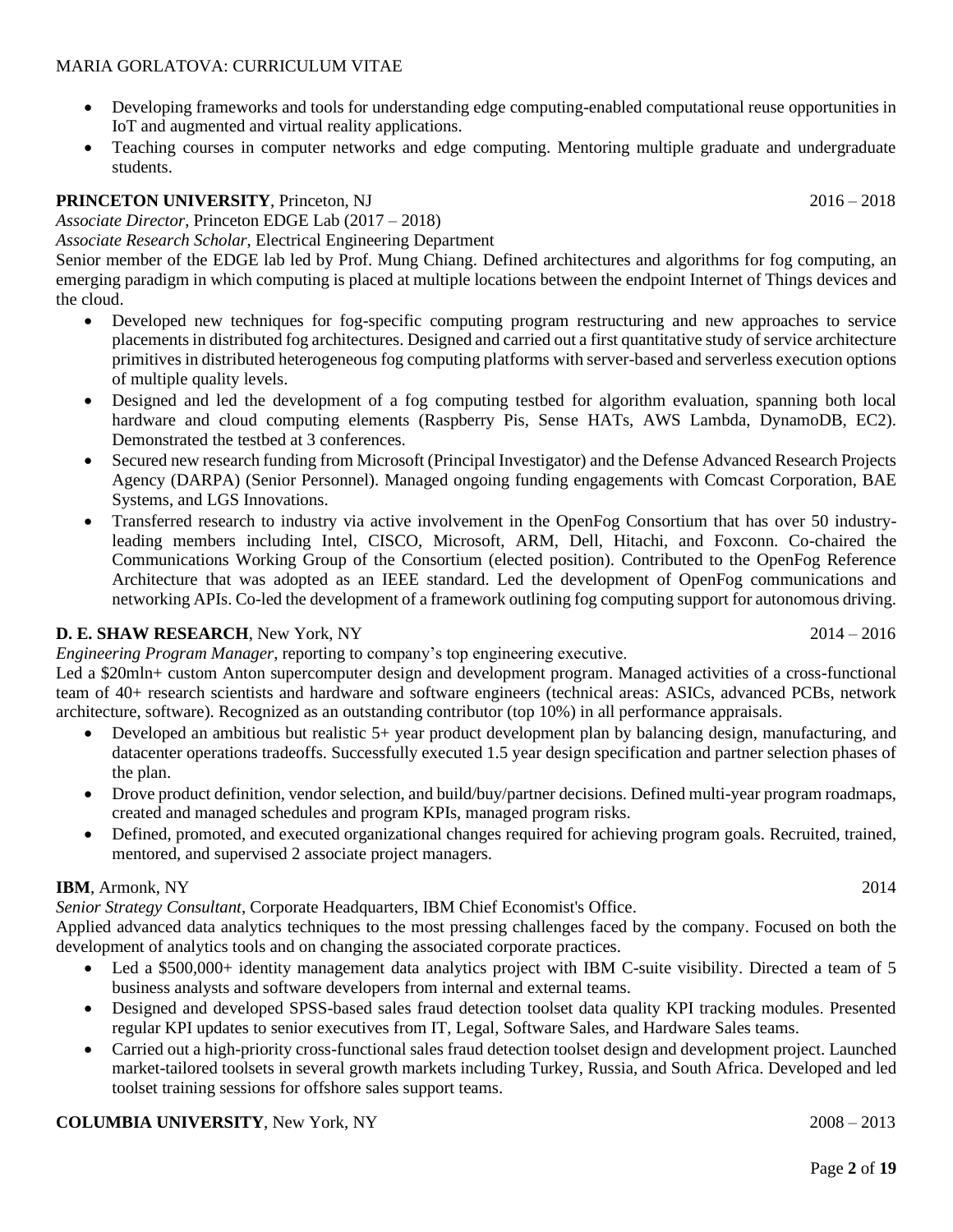### *Research Assistant and Presidential Fellow*, Electrical Engineering Department

Founding member of an ambitious Energy Harvesting Active Networked Tags project (EnHANTs, enhants.ee.columbia.edu) dedicated to enabling digital networking of commonplace objects – the Internet of Things.

- Led student effort in designing and developing a prototype and a first-of-its-kind prototype testbed for the Energy Harvesting Active Networked Tags project that involves 5 faculty members and over 50 students in the Electrical Engineering and Computer Science departments. Mentored and supervised more than 25 students from high school, undergraduate and M.S. Electrical Engineering and Computer Science programs.
- Designed, developed, and evaluated resource allocation and networking algorithms for networks of low-power wireless energy harvesting nodes.
- Designed and orchestrated a first-of-its-kind 1.5-year-long indoor light energy study using a custom-designed sensor system. Designed and orchestrated an innovative measurement-based study of object and human motion energy. Examined statistical properties of the energy based on acceleration traces for 9 motions of 40+ participants. Shared the obtained datasets with the community via CRAWDAD.

### **TELCORDIA TECHNOLOGIES** (Fortune 500 telecom R&D company), Piscataway, NJ 2007 – 2008

*Research Scientist*, Telcordia Applied Research

Examined network performance and security topics for US Department of Defense clients.

- Led one of 7 in-house R&D teams jointly designing and developing a secure wireless ad hoc system architecture for a multi-million-dollar DARPA Assurable Mobile Ad Hoc Network (IAMANET) Program's Zero Outage Dynamic Intrinsically Assurable Communities (ZODIAC) project.
- Designed, developed and integrated CSMA-based, TDMA-based, and hybrid MAC modules for a comprehensive in-house-developed network design tool. Provided in-depth analysis on applicability of tools and technologies (OPNET, NS-2, MAC and networking protocols) to the needs of the US Department of Defense clients.

#### **DEFENSE R&D CANADA** (Scientific agency of the Department of National Defense), Ottawa, ON 2004 – 2007 *Research Scientist (2006* – *2007), Research Assistant (2004* – *2005),* Network Information Operations

Examined a range of network layer and medium access layer wireless network security topics (ad hoc network routing attacks, encryption, stealthy localization).

- Designed and developed new cross-layer network analysis techniques for attack detection in wireless networks.
- Designed, developed, tested, and integrated network simulation and network traffic analysis modules using MATLAB, NS-2, C, and Perl.

# **SELECTED TEACHING EXPERIENCE**

#### **ECE 590 / COMPSCI 590**, Advanced Topics in ECE/CS: *Edge Computing* Spring 2022, 2021, 2020, Fall 2018

• Graduate seminar designed and developed. Spring 2022: enrollment: 18. Spring 2021: enrollment: 16. Student ratings: course 4.0/5, instructor 5.0/5. Spring 2020: enrollment: 21. Student ratings: course 4.5/5, instructor 4.5/5. Fall 2018: enrollment: 11. Student ratings: course 4.4/5, instructor 4.7/5. This seminar-format class explores opportunities and challenges associated with edge computing, the diffusion of centralized cloud computing functionality to include resource-constrained systems in physical proximity to the users, such as cloudlets, mobile phones, and smart gateways. The course surveys recent advances in edge computing and its role in enabling the next generation of the Internet of Things and the smart cities of the future. Students learn the strengths and the limitations of edge computing systems, and explore a range of algorithm and system adaptation techniques for developing edge-specific platforms, algorithms, and applications. Students complete an individual or a team-based research project, theory-oriented or applied.

### **ECE 356 / COMPSCI 356**, *Computer Network Architectures* Fall 2021, Fall 2019

Undergraduate computer network fundamentals course. Fall 2021: enrollment: 43. Student ratings: course 3.4/5, instructor 3.8/5. Fall 2019: enrollment: 39. Student ratings: course 4.1/5, instructor 4.2/5.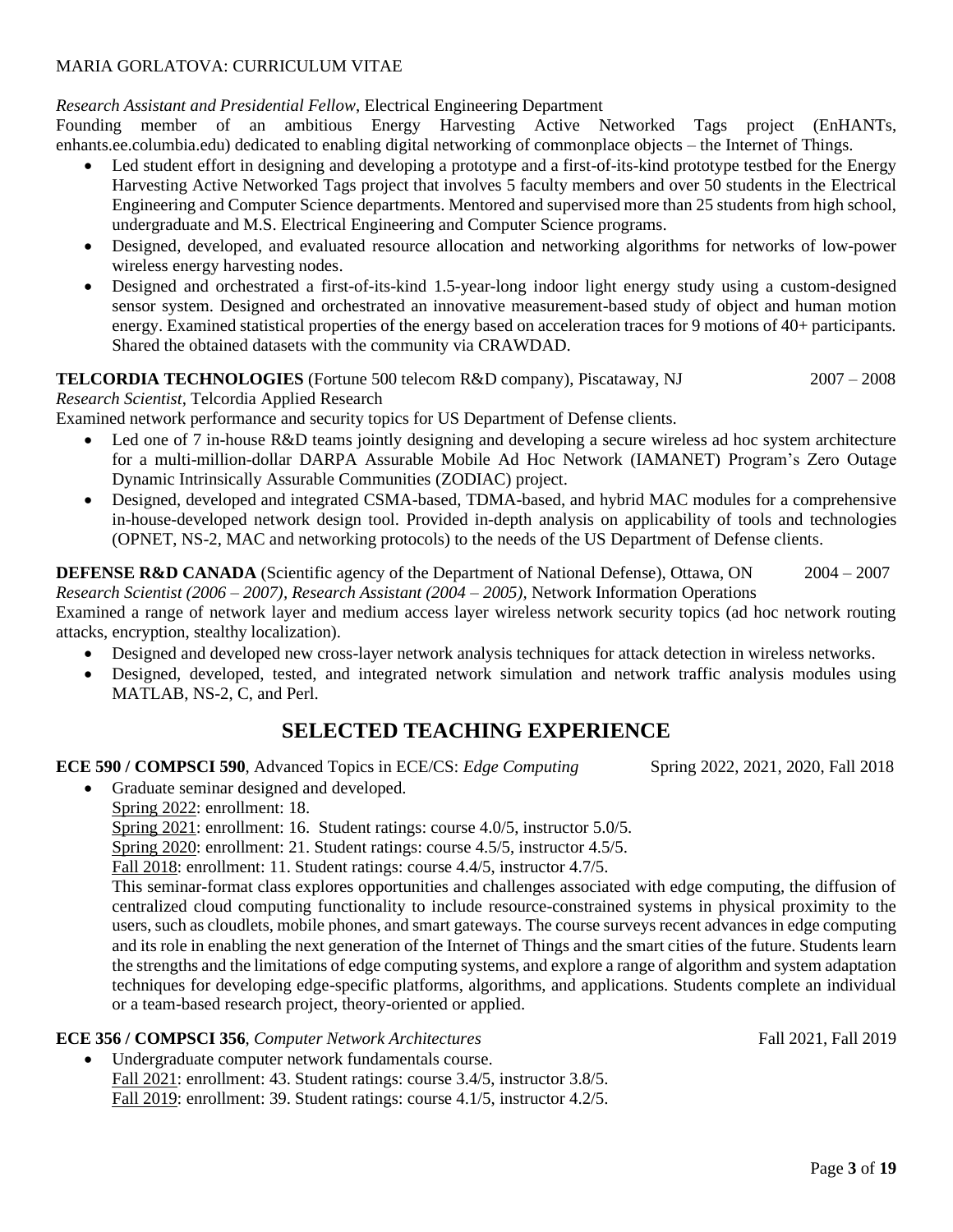This course introduces students to the fundamentals of computer networks. The layered architecture of the network protocol stack is the focus of discussion. A variety of case studies will be drawn from the Internet, combined with practical programming exercises. At the end of the semester, students will have an understand of core networking concepts, including the Internet architecture, HTTP, DNS, Sockets, TCP/IP, routing protocols, and multimedia and wireless and mobile networking. The students will be able to answer questions such as how to achieve reliable communications over unreliable channels, how to find a good path through a network, how to share network resources among competing entities, how to find an object in the network, and how to build network applications.

### **SELECTED PROFESSIONAL ACTIVITIES**

| Technical Program Committee (TPC) chair, IEEE Sarnoff Symposium                                                                                                                                                                                                                                                                                                              | 2019                                                                                                                          |
|------------------------------------------------------------------------------------------------------------------------------------------------------------------------------------------------------------------------------------------------------------------------------------------------------------------------------------------------------------------------------|-------------------------------------------------------------------------------------------------------------------------------|
| Track chair:<br>Edge Computing track, IEEE ICDCS<br>Internet of Things track, ABI Grace Hopper Celebration of Women in Computing                                                                                                                                                                                                                                             | 2021<br>$2016 - 2018$                                                                                                         |
| General chair, ACM MobiSys Ph.D. Forum                                                                                                                                                                                                                                                                                                                                       | 2012                                                                                                                          |
| Co-chair, Communications Working Group, OpenFog Consortium (elected position)                                                                                                                                                                                                                                                                                                | $2016 - 2017$                                                                                                                 |
| <b>Demo and Poster chair:</b><br><b>ACM</b> SenSys                                                                                                                                                                                                                                                                                                                           | 2022                                                                                                                          |
| Guest editor, special issue:<br>IEEE Internet of Things Journal, Emerging Trends and Challenges in Fog Computing for the IoT<br>IEEE Access, Sustainable Infrastructures, Protocols, and Research Challenges for Fog Computing                                                                                                                                               | 2019<br>2019                                                                                                                  |
| Area chair, Elsevier Computer Networks (impact factor: 4.47)                                                                                                                                                                                                                                                                                                                 | $2019$ – present                                                                                                              |
| Fellowship awards co-chair, board member, $N^2$ Women                                                                                                                                                                                                                                                                                                                        | $2016 - 2017$                                                                                                                 |
| TPC member, recent:<br><b>IEEE IPSN</b><br><b>ACM</b> SenSys<br><b>IEEE ICDCS</b><br>IEEE Conference on Computer Communications (IEEE INFOCOM)<br><b>IEEE ICNP</b><br><b>ACM MobiHoc</b><br>IEEE SafeThings'21, co-located with IEEE S&P<br>ACM LP-IoT, co-located with ACM MobiCom<br>IEEE/ACM Workshop on Cyber-Physical-Human System Design, co-located with CPS-IoT week | 2021, 2022<br>$2020 - 2022$<br>2020, 2022<br>$2016 - 2021$<br>$2019 - 2021$<br>2019, 2021, 2022<br>2021, 2022<br>2021<br>2021 |

#### **TPC member, previous:**

ACM ENSSys (co-located with ACM SenSys) 2014, 2019 – 2022, IEEE FogML'21 (co-located with IEEE INFOCOM) 2021, ACM SOSR 2020, IEEE HDR-Nets (co-located with IEEE ICNP) 2020, IEEE SECON 2016, 2018, 2019, ACM/IEEE ICCPS 2019, IEEE International Conference on Fog Computing 2019, IEEE GLOBECOM SAC - Internet of Things 2019, ACM CoNext Student Workshop 2019, IFIP Performance 2018, ACM/SIGBED EWSN 2018, IEEE LANMAN 2018, IEEE International Conference on Fog and Edge Computing 2018, IEEE Fog World Congress 2017, IEEE VTC, M2M/Sensor Networks Track 2016, 2017.

#### **National funding agency service:**

| US National Science Foundation (NSF): panelist, human-computer interactions   | 2021             |
|-------------------------------------------------------------------------------|------------------|
| US National Science Foundation (NSF): panelist, communications and networking | 2015, 2017, 2021 |
| US National Science Foundation (NSF): panelist, algorithms and systems        | 2016, 2017       |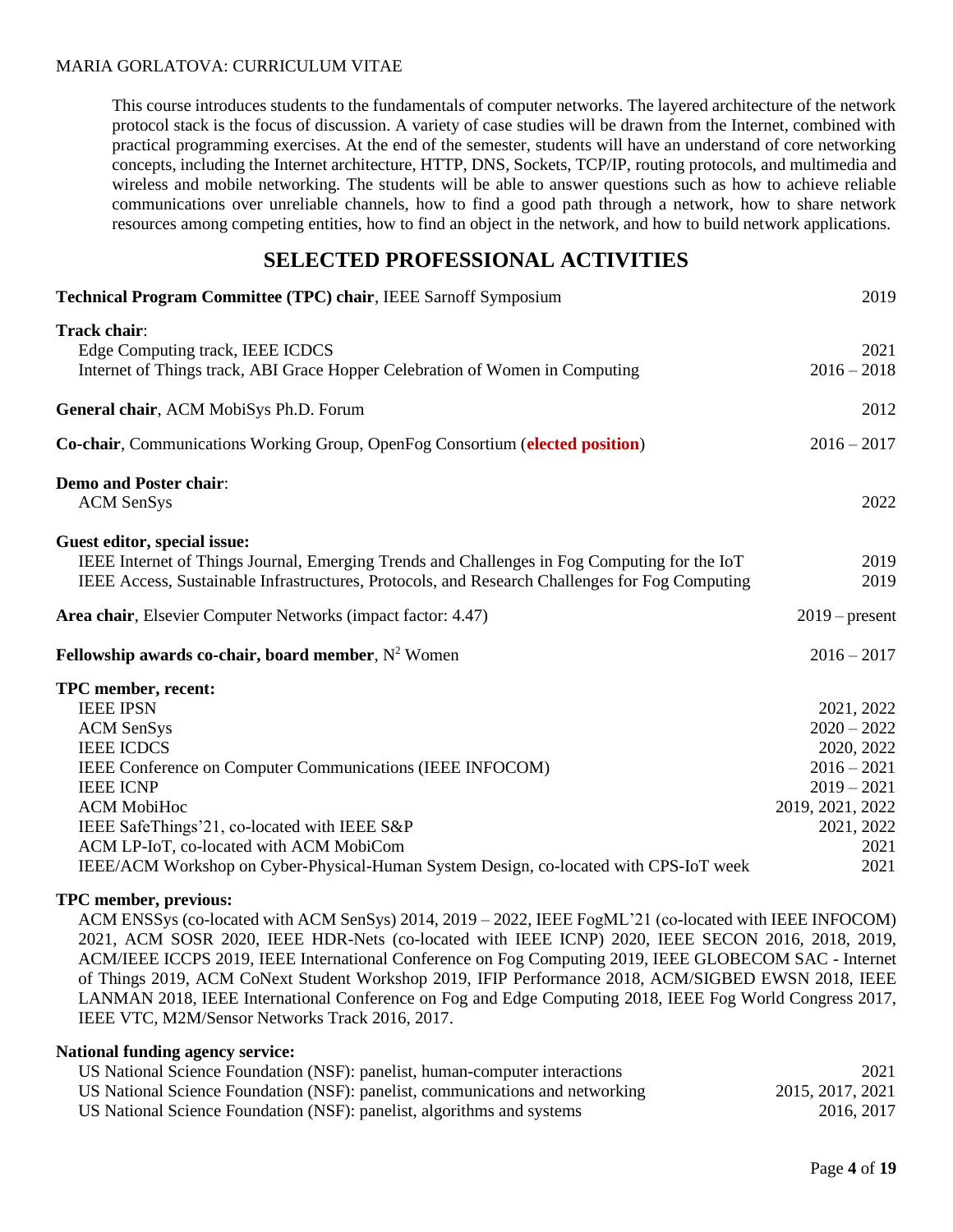| Canada NSERC Discovery Grant: reviewer<br>Dutch Research Council NWA-ORC: reviewer<br>UK National Institute for Health Research (NIHR): reviewer<br>Israel Science Foundation (ISF): reviewer | 2021, 2022<br>2021<br>2019<br>2016, 2017, 2019 |
|-----------------------------------------------------------------------------------------------------------------------------------------------------------------------------------------------|------------------------------------------------|
| <b>PhD Forum panelist:</b>                                                                                                                                                                    |                                                |
| <b>ACM/IEEE IPSN</b>                                                                                                                                                                          | 2021                                           |
| Judge, industry recognitions:                                                                                                                                                                 |                                                |
| <b>Consumer Electronics Show (CES) Innovation Awards</b>                                                                                                                                      | $2016 - 2019$                                  |
| <b>Consumer Electronics Show (CES) Asia Innovation Awards</b>                                                                                                                                 | 2017                                           |
| <b>Advisory board member:</b>                                                                                                                                                                 |                                                |
| EU H2020 ENLIGHT'EM European Training Network in Low-Energy Visible Light IoT Systems                                                                                                         | $2019 - 2022$                                  |
| All Inspire Health (an Internet of Things startup)                                                                                                                                            | $2016 - 2017$                                  |
| Fit A.I. (an Internet of Things startup)                                                                                                                                                      | $2016 - 2017$                                  |

**Reviewer, journals**: IEEE MultiMedia 2022, ACM IMWUT 2022, IEEE Transactions on Wireless Communications 2020, 2018, 2017, 2010 – 2015, IEEE Journal on Selected Areas in Communications 2019, 2015, IEEE/ACM Transactions on Networking 2019, 2009 – 2012, IEEE Transactions on Sustainable Computing 2018, IEEE Transactions on Mobile Computing 2017, 2011, IEEE Communications Magazine 2016, IEEE Transactions on Power Electronics 2016, IEEE Network Magazine 2015, 2016, IEEE Sensors 2013, ACM Transactions on Sensor Networks 2012, IEEE Transactions on Parallel and Distributed Systems 2009**,** 2010.

**Reviewer, other**: Springer book proposal reviewer 2019.

# **RESEARCH GRANTS**

#### *Current research grants:*

- **[NSF21CAREER]** *Principal Investigator*, NSF IIS-2046072, "CAREER: Foundations of IoT-Supported Mobile Augmented Reality." \$550,000. 2021 – 2026.
- **[NSF21AI]** *Senior Investigator*, NSF CNS-2112562, "AI Institute: Athena: AI-Driven Next-generation Networks at the Edge." Duke University-led center (PI Yiran Chen). Total \$20,000,000.  $2021 - 2026$ . Gorlatova portion ~ \$550,000.
- **[NSF19CNS]** *Principal Investigator*, NSF CNS-1908051, "Small: Collaborative Research: Towards Intelligent Multi-User Augmented Reality with Edge Computing." A collaborative Carnegie Mellon University (PI Carlee Joe-Wong) and Duke University (PI Maria Gorlatova) proposal. PI Gorlatova's portion \$250,000. 2019 – 2022.
- **[NSF19CC\*]** *Co-Principal Investigator*, NSF CC\*-1925550, "Integration: Archipelago: Linking Researchers On-Campuses and in the Cloud through SDN-Enabled Microsegmentation," Duke University submission jointly with Tracy Futhey (PI), Richard Biever (Co-PI), and William Brockelsby (Co-PI). \$1,000,000 total. PI Gorlatova's portion \$63,277.  $2019 - 2022$ .

#### *Faculty awards:*

- **[Facebook21]** Facebook Faculty Award, "Provably Robust 3D Point Cloud Classification for Mobile Augmented Reality." Joint with co-PI Neil Gong (Duke University), 2021.
- **[IBM20]** IBM Faculty Award, "Robust Collaborative Inference in Multi-Tier Device-to-Cloud Internet of Things Architectures," 2020.

#### *Previous since joining Duke:*

**[NSF19REU]** *Principal Investigator*, REU supplement for NSF CSR-1903136, "Small: Collaborative Research: Multi-tier Service Architecture in IoT-Edge-Cloud-Paradigms," \$16,000, 2019 – 2021.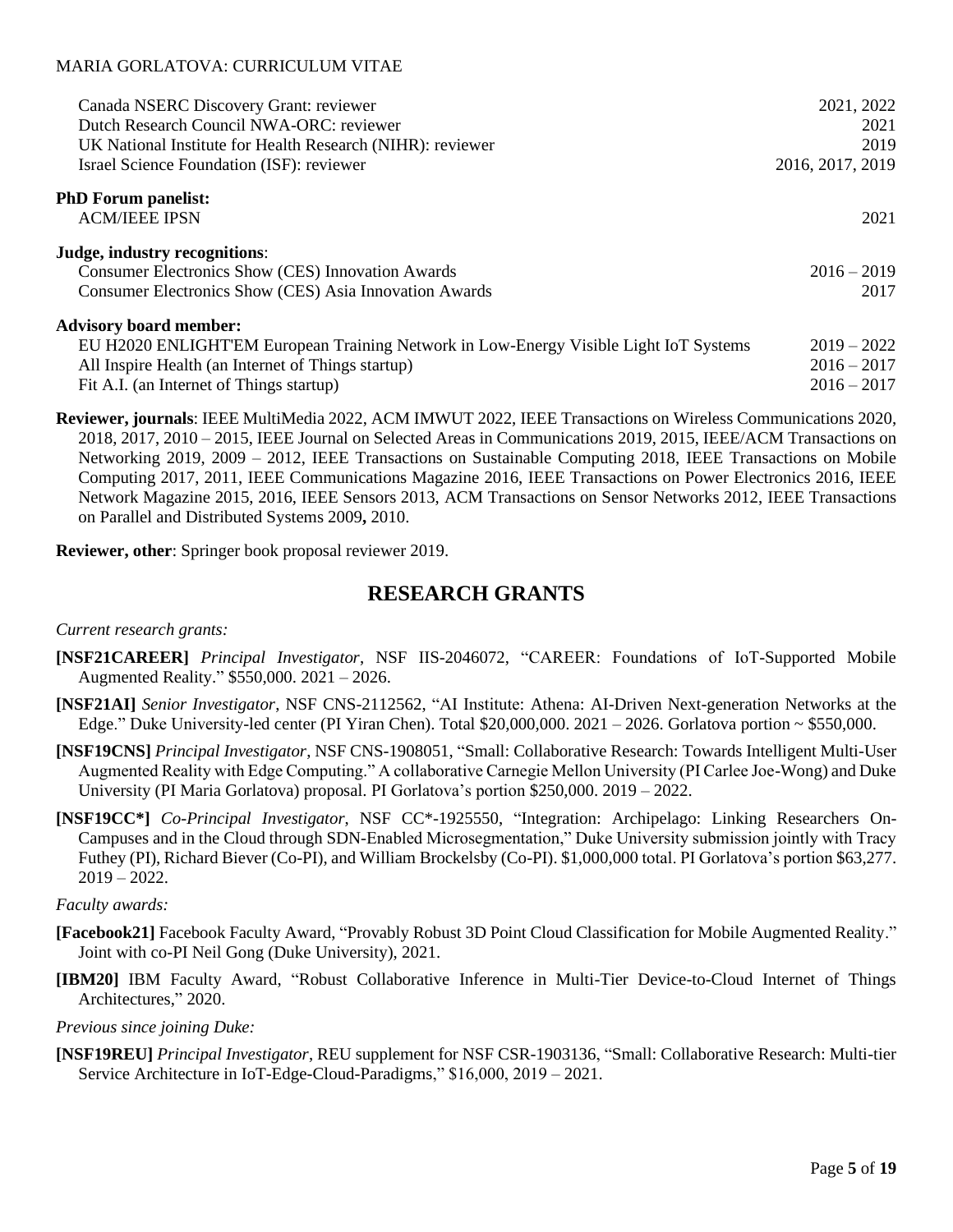- **[NSF18CSR]** *Principal Investigator*, NSF CSR-1903136, "Small: Collaborative Research: Multi-tier Service Architecture in IoT-Edge-Cloud-Paradigms," 2018 – 2021. A collaborative Yale University (PI Wenjun Hu) and Duke University (PI Maria Gorlatova) proposal. Duke University portion \$38,872.
- **[LordFoundation19]** *Principal Investigator*, "Towards Pervasive Multi-User Augmented Reality: Undergraduate Research and Course Development." \$12,260. 2019 – 2020. `
- **[NCWIT19]** *Principal Investigator*, National Center for Women, and Information Technology (NCWIT) Academic Alliance Seed Fund Award, Microsoft Research Faculty Summit Track, "Towards Engaging Women in Systems and Networking Research with Code+R&D project across ECE, CS, and OIT departments". Co-PIs Tracy Futhey, John Board. \$10,000 total. 2019 – 2020.
- **[DARPA18BAE]** *Senior Personnel*, Defense Advanced Research Projects Agency (DARPA) Dispersed Computing (DCOMP) Network Back-haul Layered Architecture (NEBULA) program. A \$36,520 subcontract under the NEBULA program led by BAE Systems. 2018 – 2019.
- **[AWS18]** *Principal Investigator*, Amazon Web Services Cloud Credits for Research, "Optimizing Fog-based IoT Systems". Equivalent of \$4,800 in Amazon Web Services Cloud computing credits. Co-PI Liang Zhang. 2018 – 2019.

### *Prior to joining Duke:*

- **[AZURE17]** *Principal Investigator*, Microsoft Azure Research Award, Internet of Things: Optimizing Fog-based IoT Systems. Equivalent of \$20,000 in Microsoft Azure computing credits. Co-PIs Liang Zhang, Mung Chiang. 2017 – 2018.
- **[DARPA17BAE]** *Senior Personnel*, Defense Advanced Research Projects Agency (DARPA) Dispersed Computing (DCOMP) Network Back-haul Layered Architecture (NEBULA) \$9.7 mln award led by BAE Systems with subcontractors from Princeton University, MIT, NYU, CMU, and LGS Innovations. 2017 – 2018.
- **[DARPA17LGS]** *Senior Personnel*, Defense Advanced Research Projects Agency (DARPA) Dispersed Computing (DCOMP) Dispersed Computing via Successive Refinement and Pricing with Resilience and Scale (DSPRS) \$7.6 mln award led by LGS Innovations with subcontractors from Princeton University, University of Colorado Boulder, and BAE Systems. 2017 – 2018.
- **Travel grants:** IEEE INFOCOM 2013, ACM SIGCOMM 2012, IEEE PerCom 2012, ABI Grace Hopper 2012, ACM SenSys 2011, ACM MobiSys 2011, ACM MobiCom 2010, IEEE SECON 2010, ACM MobiCom 2009.

#### *Other:*

**[REUSITEDUKE]** *Faculty Mentor*, NSF REU Site: Research Experience for Undergraduates for Meeting the Grand Challenges in Engineering, Duke University Pratt School of Engineering, 2017 – 2022 (current), 2022 – 2025 (under review).

# **PATENTS**

**[Patent14]** S. Mangold, R. Aiello, **M. Gorlatova**, System and Method for Managing Location Services in Wireless Networks, Disney Research Zurich, Patent # US 2014/032,3150.

### **CONTRIBUTIONS TO INDUSTRY STANDARDS**

**[OpenFog17]** OpenFog Consortium Reference Architecture, Feb. 2017. Adopted as the **IEEE 1934 standard**, June 2018.

# **PUBLICATIONS**

Names of students and postdocs I advised are underlined.

#### **Book Chapters**

**[Wiley20]** Y. Ruan, L. Zheng, **M. Gorlatova**, M. Chiang, C. Joe-Wong, Pricing Tradeoffs for Data Analytics in Fog-Cloud Scenarios, *Fognet and Fogonomics: Challenges and Practices of Fog Computing, Communication, Networking, Strategy, and Economics,* Wiley & Sons, March 2020. (**invited book chapter**).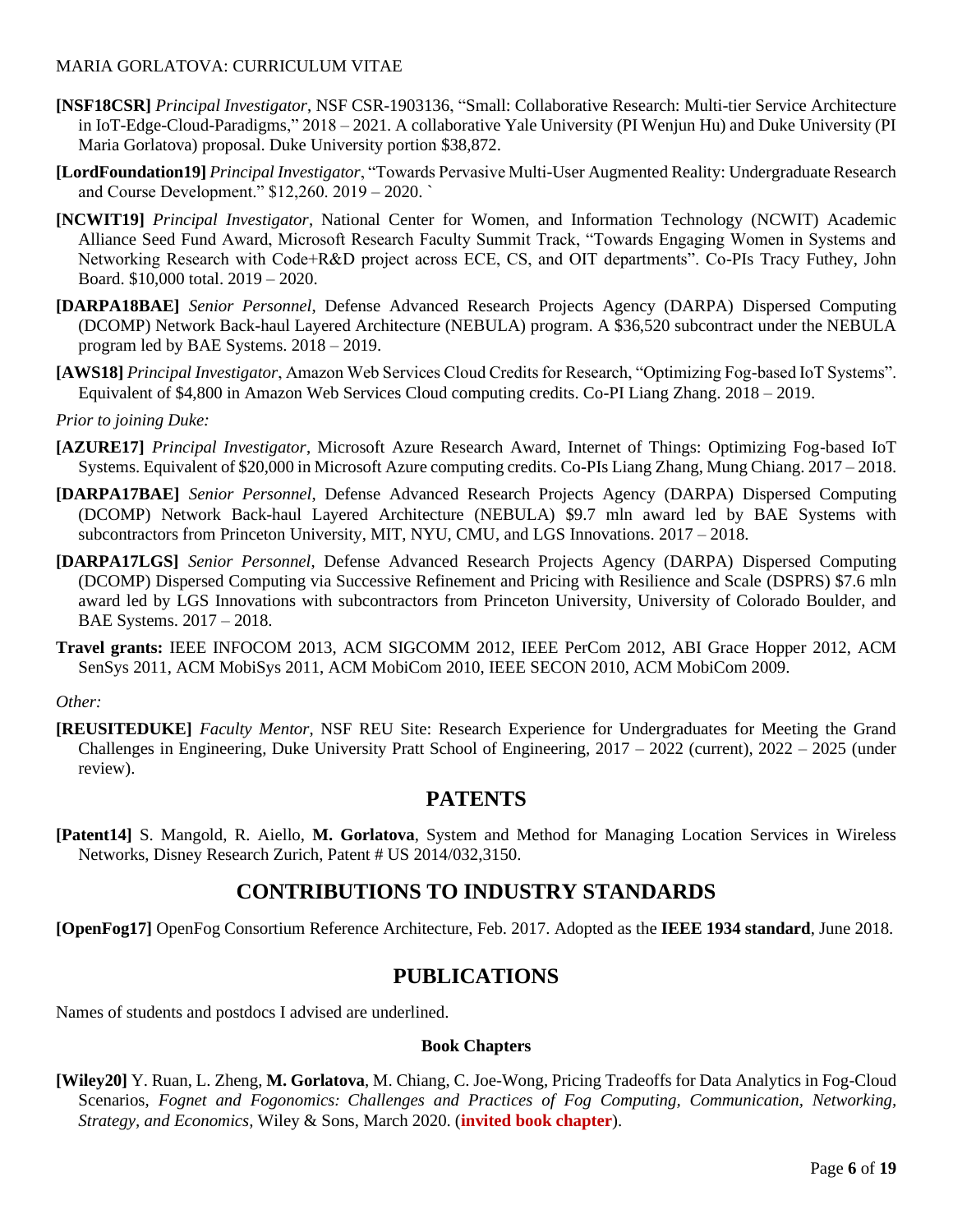#### **Journal Publications**

- **[SubmittedTNSM21]** S. Wang, S. Hosseinalipour, **M. Gorlatova**, C. Brinton, M. Chiang, UAV-assisted Online Machine Learning over Multi-Tiered Networks: A Hierarchical Nested Personalized Federated Learning Approach, submitted to the *IEEE Transactions on Network and Service Management*. Submitted Mar. 2022.
- **[ToAppearTMC22]** X. Zhang, S. Chen, Y. Zhang, Y. Im, **M. Gorlatova**, S. Ha, C. Joe-Wong, Optimal Network Protocol Selection for Competing Flows via Online Learning, to appear in the Proc. *IEEE Transactions on Mobile Computing*, 2022.
- **[ToAppearIoTJ22]** Y. Han, Y. Chen, R. Wang, J. Wu, **M. Gorlatova**, Intelli-AR Preloading: A Learning Approach to Proactive Hologram Transmissions in Mobile AR, to appear in the *IEEE Internet of Things Journal*, 2022.
- **[ToAppearIoTJ21b]** J. Manjarres, G. Lan, **M. Gorlatova**, M. Hassan, M. Padro, Deep Learning for Detecting Human Activities from Kinetic Energy Signals, to appear in the *IEEE Internet of Things Journal*, Special Issue on Sustainable Solutions for the IoT, 2022.
- **[TOSN22]** G. Lan, Z. Liu, Y. Zhang, T. Scargill, J. Stojkovic, C. Joe-Wong, **M. Gorlatova**, Edge-assisted Collaborative Image Recognition for Mobile Augmented Reality, *ACM Transactions on Sensor Networks*, Vol. 18, No 1, Feb. 2022.
- **[IoTJ21a]** G. Lan, M. F. Imani, Z. Liu, J. Manjarres, W. Hu, A. Lan, D. R. Smith, **M. Gorlatova**, MetaSense: Boosting RF Sensing Accuracy using Dynamic Metasurface Antenna, *IEEE Internet of Things Journal*, Vol. 8, No. 18, Sept. 2021.
- **[IOTJ20]** C. Yu, K. Kam, Y. Xu, Z. Cui, D. Steingart, **M. Gorlatova**, P. Culligan, I. Kymissis, Plant Spike: A Low Cost, BLE Beacon with On-Board Sensors for Smart City Soil Health Monitoring, *IEEE Internet of Things Journal*, Vol. 7, No. 9, June 2020.
- **[CNets20] M. Gorlatova**, H. Inaltekin, M. Chiang, Characterizing Task Completion Latencies in Multi-point Multi-quality Fog Computing Systems, *Elsevier Computer Networks*, Vol. 181, Nov. 2020.
- **[CommunMag20]** G. Lan, M. F. Imani, P. Del Hougne, W. Hu, D. Smith, **M. Gorlatova**, Wireless Sensing Using Dynamic Metasurface Antennas: Challenges and Opportunities, *IEEE Communications Magazine*, Vol. 58, No. 6, June 2020.
- **[IOTJ18]** H. Inaltekin, **M. Gorlatova**, M. Chiang, Virtualized Control over Fog: Interplay between Reliability and Latency, *IEEE Internet of Things Journal*, Vol. 5, No. 6, 2018.
- **[TOSN15]** R. Margolies, **M. Gorlatova**, J. Sarik, G. Stanje, J. Zhu, P. Miller, M. Szczodrak, B. Vigraham, L. Carloni, P. Kinget, I. Kymissis, G. Zussman, Energy Harvesting Active Networked Tags (EnHANTs): Prototyping and Experimentation, *ACM Transactions on Sensor Networks*, Vol. 11, No. 4, Nov. 2015.
- **[JSAC15] M. Gorlatova**, J. Sarik, G. Grebla, M. Cong, I. Kymissis, G. Zussman, Movers and Shakers: Kinetic Energy Harvesting for the Internet of Things, *IEEE Journal on Selected Areas in Communications*, Vol. 33, No. 9, 2015.
- **[TMC13] M. Gorlatova***,* A. Wallwater, G. Zussman, Networking Rechargeable Low-Power Devices: Measurements and Algorithms, *IEEE Transactions on Mobile Computing*, Vol. 12, No. 9, Sept. 2013.  **2016 IEEE Communications Society Young Author Best Paper Award**.
- **[WirComm10] M. Gorlatova**, P. Kinget, I. Kymissis, D. Rubenstein, X. Wang, G. Zussman, Energy Harvesting Active Networked Tags for Ubiquitous Object Networking*, IEEE Wireless Communications Magazine*, Vol. 17, No 6, pp. 18- 25, Dec. 2010.

 **2011 IEEE Communications Society Award for Advances in Communications**.

**Selected media coverage**: IEEE Comm. Technology News Editor-in-Chief's **top 3 pick for 2014**.

#### **Conference Proceedings**

- **[ToAppearIPSN22]** G. Lan, T. Scargill, **M. Gorlatova**, EyeSyn: Psychology-inspired Eye Movement Synthesis for Gazebased Activity Recognition, to appear in Proc. *IEEE/ACM IPSN'22*, May 2022. **Selected media coverage: vice.com, hackster.io.**
- **[ToAppearIMWUT22]** Y. Zhang, T. Scargill, A. Vaishnav, G. Premsankar, M. Di Francesco, **M. Gorlatova**, InDepth: Real-time Depth Inpainting for Mobile Augmented Reality, to appear in Proc. *ACM IMWUT'22*.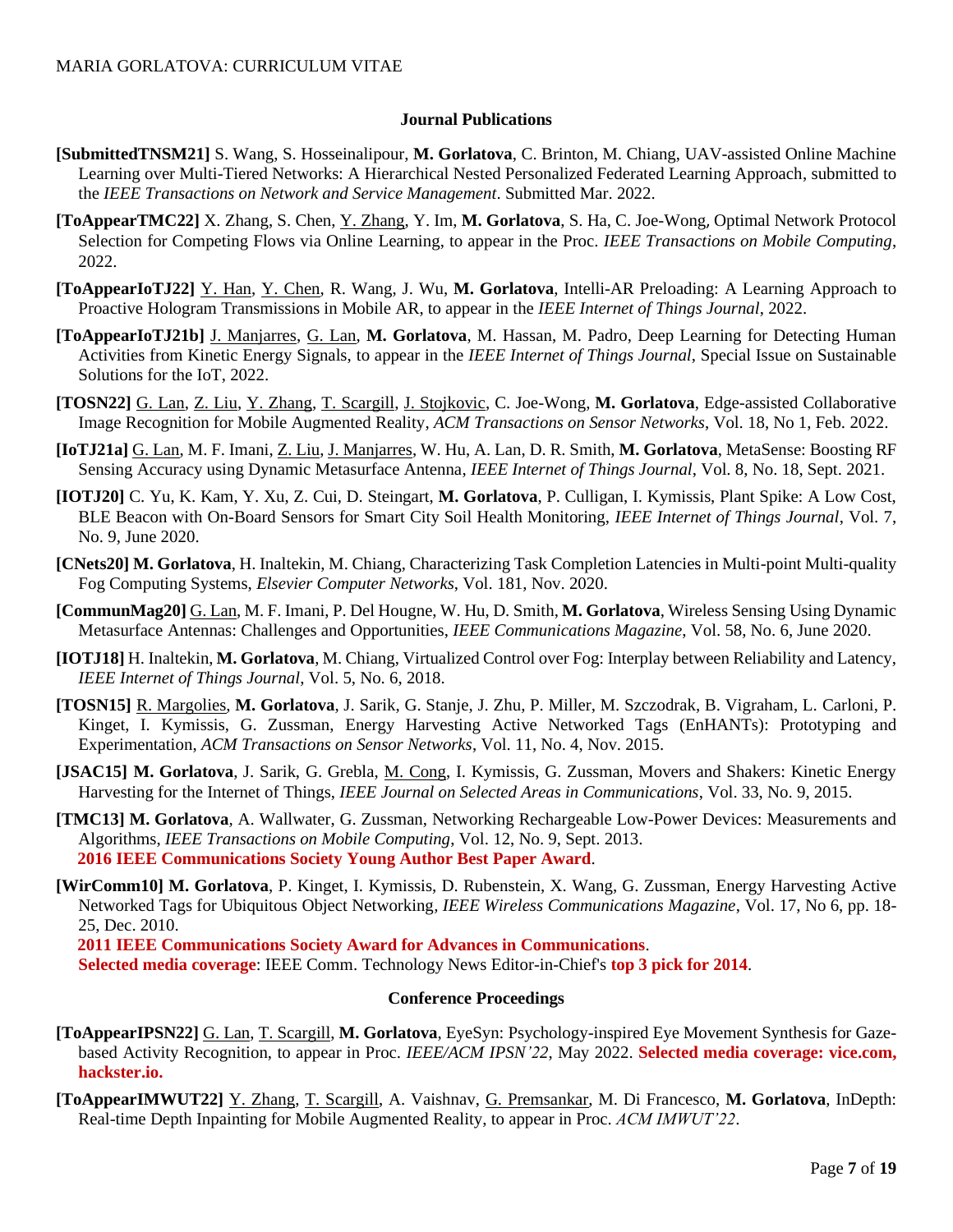- **[ToAppearINFOCOM22]** Y. Chen, H. Kwon, H. Inaltekin, **M. Gorlatova**, VR Viewport Pose Model for Quantifying and Exploiting Frame Correlations, to appear in Proc. *IEEE INFOCOM'22*, May 2022. (**19.9% acceptance rate**).
- **[HotChips21]** P.J. Adams, B. Batson, A. Bell, J. Bhatt, J.A. Butts, T. Correia, B. Edwards, P. Feldmann, CH Fenton, A. Forte, J. Gagliardo, G. Gill, **M. Gorlatova**, B. Greskamp, JP Grossman, J. Hunt, B. Jackson, M. Kirk, J. Kuskin, RJ Mader, R. McGowen, A. McLaughlin, M. Moraes, M. Nasr, L. Nociolo, L. O'Donnell, A. Parker, J. Peticolas, T. Quan, TC Schwink, K.-S. Shim, N. Siddique, J. Spengler, M. Theobald, B. Towles, W. Vick, SC Wang, M. Wazlowski, M. Weingarten, JM Williams, D.E. Shaw, The ΛnTON 3 ASIC: A Fire-breathing Monster for Molecular Dynamics Simulations, in Proc. *IEEE HotChips'21*, Aug. 2021.
- **[CoNext20]** X. Ran, C. Slocum, Y.-Z. Tsai, K. Apicharttrisorn, **M. Gorlatova**, J. Chen, Multi-User Augmented Reality with Communication Efficient and Spatially Consistent Virtual Objects, in Proc. *ACM CoNEXT'20*, Dec. 2020.
- **[SenSys20]** G. Lan, B. Heit, T. Scargill, **M. Gorlatova**, GazeGraph: Graph-based Few-Shot Cognitive Context Sensing from Human Visual Behavior, in Proc. *ACM SenSys'20*, Nov. 2020 (**20.6% acceptance rate**).
- **[IPSN20]** Z. Liu, G. Lan, J. Stojkovic, Y. Zhang, C. Joe-Wong, **M. Gorlatova**, CollabAR: Edge-assisted Collaborative Image Recognition for Mobile Augmented Reality, in Proc. *ACM/IEEE IPSN'20*, Apr. 2020 (**21.7% acceptance rate**). **ACM/IEEE IPSN Best Research Artifact Award**.
- **[ICCAD19]** M. Ibrahim, **M. Gorlatova**, K. Chakrabarty, The Internet of Microfluidic Things: Perspectives on System Architecture and Design Challenges, in Proc. *IEEE/ACM ICCAD'19*, Westminster, CO, Nov. 2019.
- **[ICNP19]** X. Zhang, S. Chen, Y. Im, **M. Gorlatova**, S. Ha, C. Joe-Wong, Towards Automated Network Management: Learning the Optimal Protocol Selection for Network Flows, in Proc. *IEEE ICNP'19*, Chicago, IL, Oct. 2019 (short paper; **19.3% acceptance rate**).
- **[INFOCOM19]** P. Naghizadeh, **M. Gorlatova**, A. Lan, M. Chiang, Hurts to be Too Early: Benefits and Drawbacks of Communication in Multi-Agent Learning, in Proc. *IEEE INFOCOM'19*, Paris, France, May 2019 (**19.7% acceptance rate**).
- **[URTC17]** S. Ahn, **M. Gorlatova**, M. Chiang, Leveraging Fog and Cloud Computing for Efficient Computational Offloading, in Proc. 3rd IEEE MIT Undergraduate Research Technology Conference (*IEEE URTC'17*), Cambridge, MA, Nov. 2017.
- **[Sigmetrics14] M. Gorlatova**, J. Sarik, G. Grebla, M. Cong, I. Kymissis, G. Zussman, Movers and Shakers: Kinetic Energy Harvesting for the Internet of Things, in Proc. *ACM SIGMETRICS'14*, Austin, TX, July 2014 (**17% acceptance rate**). **Selected media coverage**: **MIT Technology Review 2014, The New Yorker Magazine 2017**.
- **[GlobalSIP13]** J. Sarik, K. Kim, **M. Gorlatova**, I. Kymissis, G. Zussman, More than Meets the Eye a Portable Measurement Unit for Characterizing Light Energy Availability, in Proc. *IEEE GlobalSIP'13* Symposium on Energy Harvesting and Green Wireless Communications, Austin, TX, Dec. 2013 (**invited paper**).
- **[ITiCSE13] M. Gorlatova**, J. Sarik, P. Kinget, I. Kymissis, G. Zussman, Project-Based Learning within a Large-Scale Interdisciplinary Research Effort, in Proc. ACM Conference on Innovation and Technology in Computer Science Education *(ACM ITiCSE'13)*, Canterbury, UK, July 2013.
- **[Infocom13] M. Gorlatova**, R. Margolies, J. Sarik, G. Stanje, J. Zhu, B. Vigraham, M. Szczodrak, L. Carloni, P. Kinget, I. Kymissis, G. Zussman, Prototyping Energy Harvesting Active Networked Tags (EnHANTs), in Proc. *IEEE INFOCOM'13*, Turin, Italy, Apr. 2013.
- **[WiOpt11] M. Gorlatova**, A. Bernstein, G. Zussman, Performance Evaluation of Resource Allocation Policies for Energy Harvesting Devices, in Proc. *IEEE WiOpt'11*, Princeton, NJ, May 2011.
- **[Infocom11] M. Gorlatova***,* A. Wallwater, G. Zussman, Networking Rechargeable Low-Power Devices: Measurements and Algorithms, in Proc. *IEEE INFOCOM'11,* Shanghai, China, Apr. 2011 (**~16% acceptance rate**).
- **[Milcom11] M. Gorlatova**, R. Aiello, S. Mangold, Managing Base Station Location Privacy, in Proc. *IEEE MILCOM'11*, Baltimore, MD, Nov. 2011.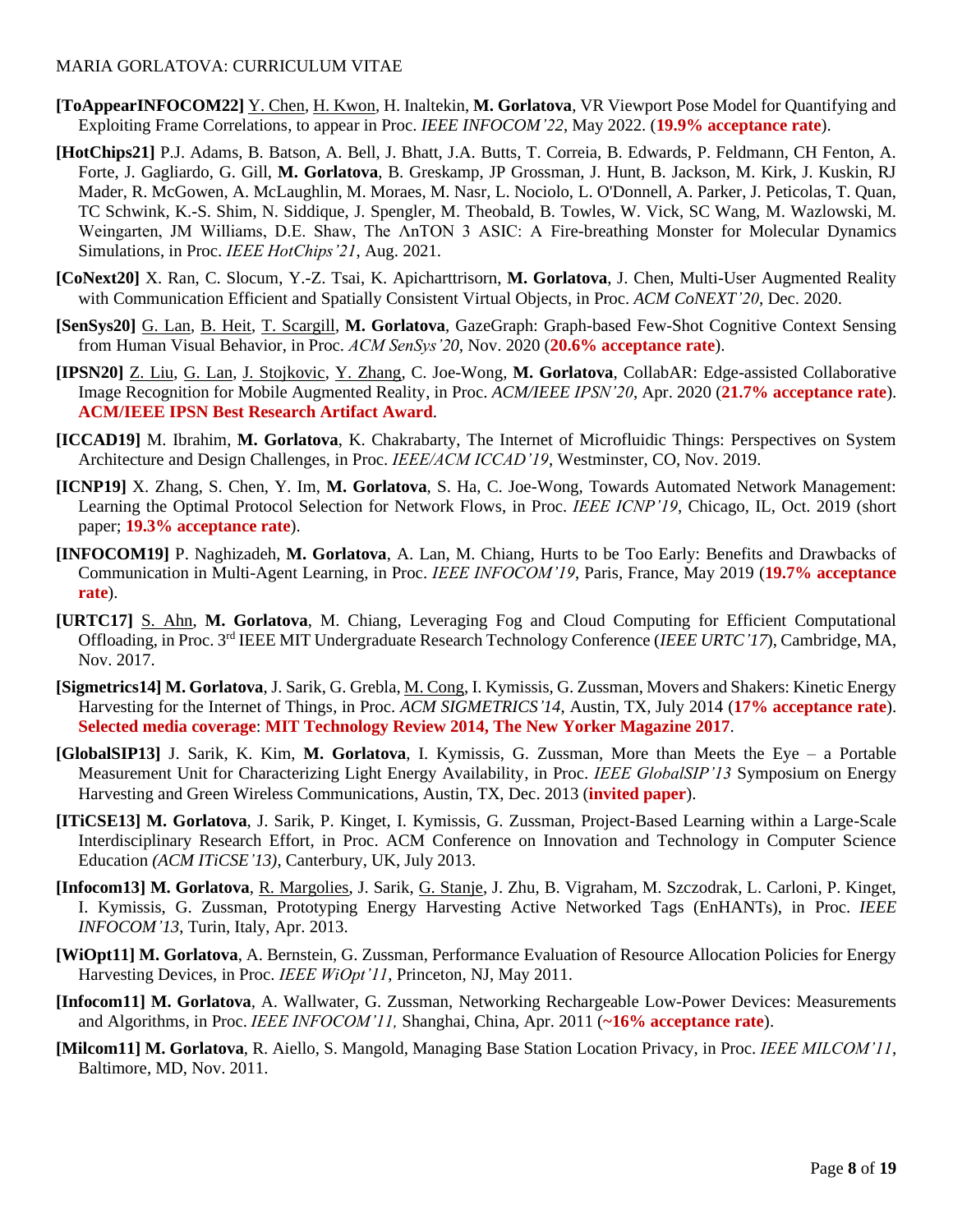- **[MobiCom09] M. Gorlatova**, P. Kinget, I. Kymissis, D. Rubenstein, X. Wang, G. Zussman, Challenge: Ultra-Low-Power Energy Harvesting Active Networked Tags, in Proc. *ACM MobiCom'09*, Beijing, China, Sept. 2009 (**~10% acceptance rate**).
- **[ASC08]** D. Lynch, S. Knight, **M. Gorlatova**, Y. Lacharite, L. Lamont, R. Liscano, P. Mason, Providing Effective Security in Mobile Ad Hoc Networks without Affecting Bandwidth or Interoperability, in Proc. Army Science Conference *(ASC'08)*, Orlando, FL, Dec. 2008.
- **[Milcom08]** L. Kant, K. Chang, A. McAuley, K. Manousakis, O. Younis, **M. Gorlatova**, K. Young, C. Graff, NEDAT: A Toolset to Design and Analyze Future Force Networks, in Proc. *IEEE MILCOM'08*, San Diego, CA, Nov. 2008.
- **[SecureComm07] M. Gorlatova**, M. Kelly, R. Liscano, P. Mason, Enhancing Frequency-Based Wormhole Attack Detection with Novel Jitter Waveforms, in Proc. *ICST SecureComm'07*, Nice, France, Sept. 2007.
- **[Milcom06] M. Gorlatova**, P. Mason, M. Wang, L. Lamont, R. Liscano, Detecting Wormhole Attacks in Mobile Ad Hoc Networks through Protocol Breaking and Packet Timing Analysis, in Proc. *IEEE MILCOM'06*, Washington, DC, Oct. 2006.

#### **Workshop Proceedings**

- **[ToAppearCPHSS22]** T. Scargill, G. Premsankar, J. Chen, and **M. Gorlatova**, Here to Stay: A Quantitative Comparison of Virtual Object Stability in Markerless Mobile AR, to appear in Proc. *IEEE/ACM Workshop on Cyber-Physical-Human System Design and Implementation*, May 2022 (co-located with CPS-IoT Week 2022).
- **[XRMetaBuild22]** T. Scargill, Y. Chen, S. Eom, J. Dunn, **M. Gorlatova**, Environmental, User, and Social Context-Aware Augmented Reality for Supporting Personal Development and Change, in Proc. *IEEE Workshop for Building the Foundations of the Metaverse*, Mar. 2022 (co-located with *IEEE VR'22*).
- **[XRHealth22]** S. Eom, S. Kim, S. Rahimpour, **M. Gorlatova**, AR-Assisted Surgical Guidance System for Ventriculostomy, in Proc. *IEEE XR for Healthcare and Wellbeing Workshop*, Mar. 2022 (co-located with *IEEE VR'22*).
- **[SmartEdge20]** M. Glushakov, Y. Zhang, Y. Han, T. Scargill. G. Lan, **M. Gorlatova**, Edge-based Provisioning of Holographic Content for Contextual and Personalized Augmented Reality, in Proc. *IEEE Workshop on Smart Edge Computing and Networking* (co-located with *IEEE PerCom'20*), Austin, TX, Mar. 2020 (**invited paper**).
- **[HotNets19]** X. Ran, C. Slocum, **M. Gorlatova**, J. Chen, ShareAR: Communication-efficient Multi-User Mobile Augmented Reality, in Proc. *ACM HotNets'19*, Princeton, NJ, Nov. 2019 (**20.4% acceptance rate**).
- **[MLSystemsISCA19]** X. Zhang, S. Chen, Y. Im, **M. Gorlatova**, S. Ha, C. Joe-Wong, Optimal Learning-based Network Protocol Selection, in Proc. *ML for Systems Workshop*, Phoenix, AZ, June 2019 (co-located with *ISCA'19*).
- **[InfocomWshop19]** V. Balasubramanian, F. Zaman, M. Aloqaily, S. Alrabaee, **M. Gorlatova**, M. Reisslein, Reinforcing the Edge: Autonomous Energy Management for Mobile Device Clouds, in Proc. *IEEE Workshop on Intelligent Cloud Computing and Networking,* May 2019 (co-located with *IEEE INFOCOM'19*).
- **[CPSweekWshop19]** S. Ahn, **M. Gorlatova**, P. Naghizadeh, M. Chiang, Personalized Augmented Reality Via Fog-based Imitation Learning, in Proc. *IEEE Workshop on Fog Computing and the IoT*, Apr. 2019 (co-located with *IEEE CPS-IoT Week'19*).
- **[ARVR18]** S. Ahn, **M. Gorlatova**, P. Naghizadeh, M. Chiang, P. Mittal, Adaptive Fog-based Output Security for Augmented Reality, in Proc*. ACM SIGCOMM VR/AR Network Workshop*, Budapest, Hungary, Aug. 2018 (co-located with *ACM SIGCOMM'18*).
- **[Iofc11] M. Gorlatova**, R. Aiello, S. Mangold, Managing Location Privacy in Cellular Networks with Femtocell Deployments, in Proc. IEEE Workshop on Indoor and Outdoor Femtocells *(IEEE IOFC'11)*, Princeton, NJ, May 2011 (co-located with *IEEE WiOpt'11*).
- **[NPSec05]** M. Wang, L. Lamont, P. Mason, **M. Gorlatova**, An Effective Intrusion Detection Approach for the Optimized Link State Routing (OLSR) Mobile Ad hoc Networking Protocol, in Proc. IEEE Workshop on Secure Network Protocols *(IEEE NPSec'05)*, Boston, MA, Nov. 2005 (co-located with *IEEE ICNP'05*).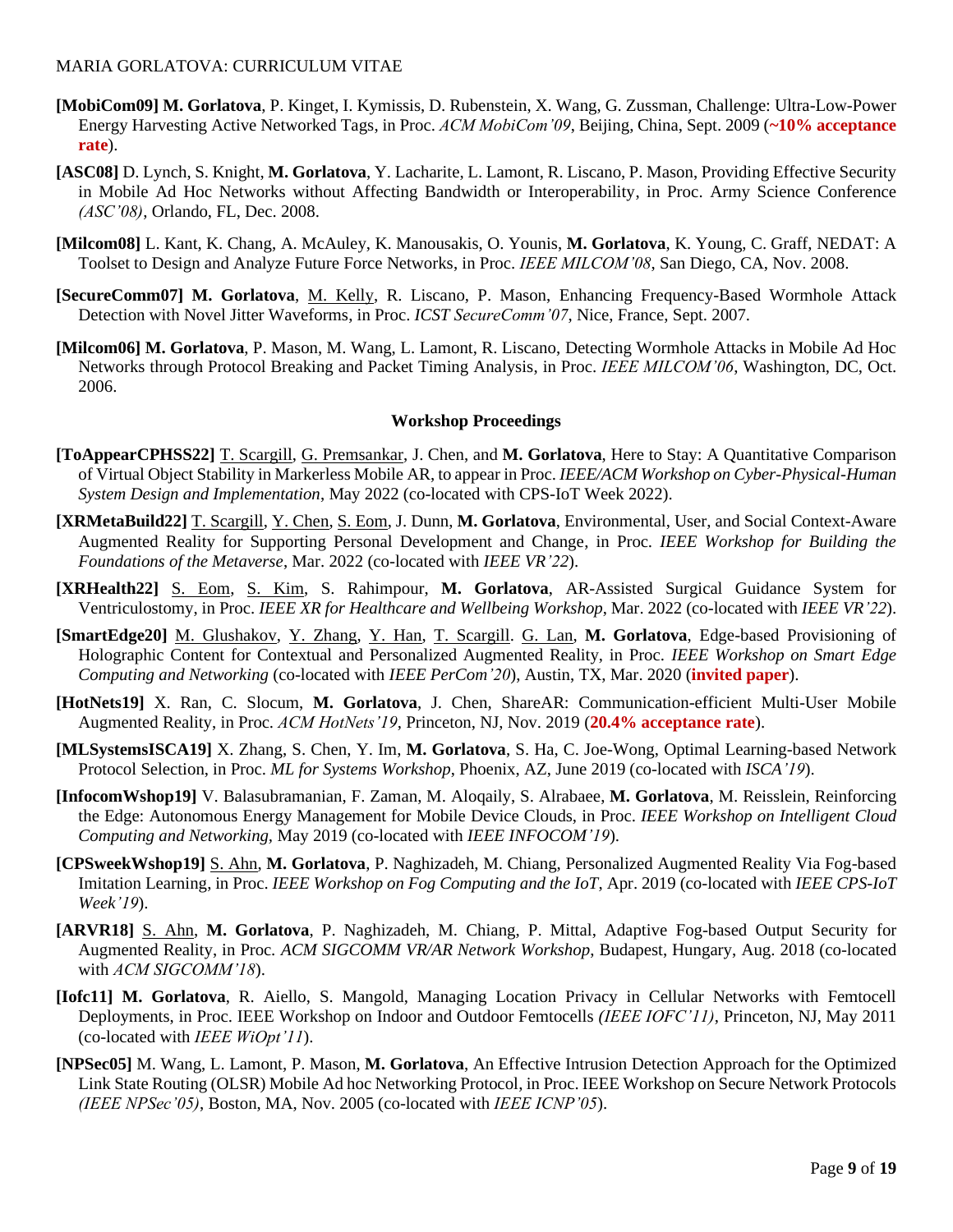#### **Conference Demonstrations**

- **[ToAppearINFOCOM22]** Y. Chen, H. Inaltekin, **M. Gorlatova**, Demo: Pixel Similarity-Based Content Reuse in Edge-Assisted Virtual Reality, to appear at IEEE INFOCOM'22, May 2022.
- **[ToAppearIPSN22]** T. Scargill, G. Lan, **M. Gorlatova**, Demo: Catch My Eye: Gaze-Based Activity Recognition in an Augmented Reality Art Gallery, to appear at IEEE IPSN'22, May 2022.
- **[HotMobile21]** T. Scargill, S. Hurli, J. Chen, **M. Gorlatova**, Demo: Will it Move? Indoor Scene Characterization for Hologram Stability in Mobile AR, in Proc. *ACM HotMobile'21*, Feb. 2021. Video of the demo: https://sites.duke.edu/timscargill/sceneit-prototype/
- **[SenSys19a]** J. Stojkovic, Z. Liu, G. Lan, C. Joe-Wong, **M. Gorlatova**, Demo: Edge-assisted Collaborative Image Recognition for Augmented Reality, in Proc. *ACM SenSys'19*, New York City, NY, Nov. 2019. Video of the demo: https://www.youtube.com/watch?v=RFCxe9ZAVQw
- **[SenSys19b]** J. DeChicchis, S. Ahn, **M. Gorlatova**, Demo: Adaptive Augmented Reality Visual Output Security using Reinforcement Learning Trained Policies, in Proc. *ACM SenSys'19*, New York City, NY, Nov. 2019. Video of the demo: https://www.youtube.com/watch?v=WgOaaUE9wtQ
- **[SenSys17]** T. Chang, L. Zheng, **M. Gorlatova**, C. Gitau, C. Huang, M. Chiang, Demo: Decomposing Data Analytics in Fog Networks, in Proc. *ACM SenSys'17*, Delft, Netherlands, Nov. 2017. Video of the demo: https://youtu.be/nz\_s5gSvMBo.
- **[FWC17]** L. Zheng, **M. Gorlatova**, A. Lan, C. Gitau, M. Chiang, Demo: Decomposing Complex Data Analytics in Fog Computing, *IEEE Fog World Congress*, Santa Clara, CA, Oct. 2017 (**invited demonstration**).
- **[NYCMediaLab17]** L. Zheng, **M. Gorlatova**, C. Gitau, M. Chiang, Demo: Decomposing Complex Data Analytics in Fog Computing, *NYC Media Lab Summit*, New York City, NY, Sept. 2017.
- **[Infocom13]** R. Margolies, L. Pena, K. Kim, Y. Kim, M. Wang, **M. Gorlatova**, J. Sarik, J. Zhu, P. Kinget, I. Kymissis, and G. Zussman, Demo: An Adaptive Testbed of Energy Harvesting Active Networked Tag Prototypes, in Proc. *IEEE INFOCOM'13*, Turin, Italy, Apr. 2013.
- **[IDTechEx12]** J. Sarik, L. Pena, M. Wang, K. Kim, H. Wang, F. Duque, G. Burrow, R. Margolies, **M. Gorlatova**, B. Vigraham, P. Kinget, I. Kymissis, and G. Zussman, Demo: Energy Harvesting Active Network Tag Prototypes and Prototype Testbed, *IDTechEx Energy Harvesting and Storage USA Conference and Trade Show*, Washington, DC, Nov. 2012 (**invited demonstration**).
- **[SenSys11]** G. Stanje, P. Miller, J. Zhu, A. Smith, O. Winn, R. Margolies, **M. Gorlatova**, J. Sarik, M. Szczodrak, B. Vigraham, L. Carloni, P. Kinget, I. Kymissis, and G. Zussman, Demo: Organic Solar Cell-Equipped Energy Harvesting Active Networked Tag Prototypes, in Proc. *ACM SenSys'11*, Seattle, WA, Nov. 2011. Video of the demo: https://www.youtube.com/watch?v=QFCf62lBATI
	- **ACM SenSys'11 Best Student Demonstration Award**.
- **[MobiSys11]** J. Zhu, G. Stanje, R. Margolies, **M. Gorlatova**, J. Sarik, Z. Noorbhaiwala, P. Miller, M. Szczodrak, B. Vigraham, L. Carloni, P. Kinget, I. Kymissis, G. Zussman, Demo: Prototyping UWB-Enabled Energy Harvesting Active Networked Tags, in Proc. *ACM MobiSys'11*, Washington, DC, June 2011.
- **[MobiCom10] M. Gorlatova**, J. Chen, M. Szczodrak, E. Xu, A. Skolnik, A. Schwartz, Z. Noorbhaiwala, M. Zapas, L. Carloni, P. Kinget, I. Kymissis, D. Rubenstein, G. Zussman, Demo: Prototyping Energy Harvesting Active Networked Tags: Phase II MICA Mote-Based Devices, *ACM MobiCom'10*, Chicago, IL, Sept. 2010.
- **[Secon10] M. Gorlatova**, T. Sharma, D. Shrestha, E. Xu, J. Chen, A. Skolnik, D. Piao, P. Kinget, I. Kymissis, D. Rubenstein, G. Zussman, Demo: Prototyping Energy Harvesting Active Networked Tags with MICA2 Motes, in Proc. *IEEE SECON'10*, Boston, MA, June 2010.

#### **Selected Poster Presentations**

**[NAEFOE21] M. Gorlatova**, Edge Computing-Supported Mobile Augmented Reality, National Academy of Engineering's US Frontiers of Engineering (NAE US FOE) Symposium, Feb. 2021 (**invited participant**).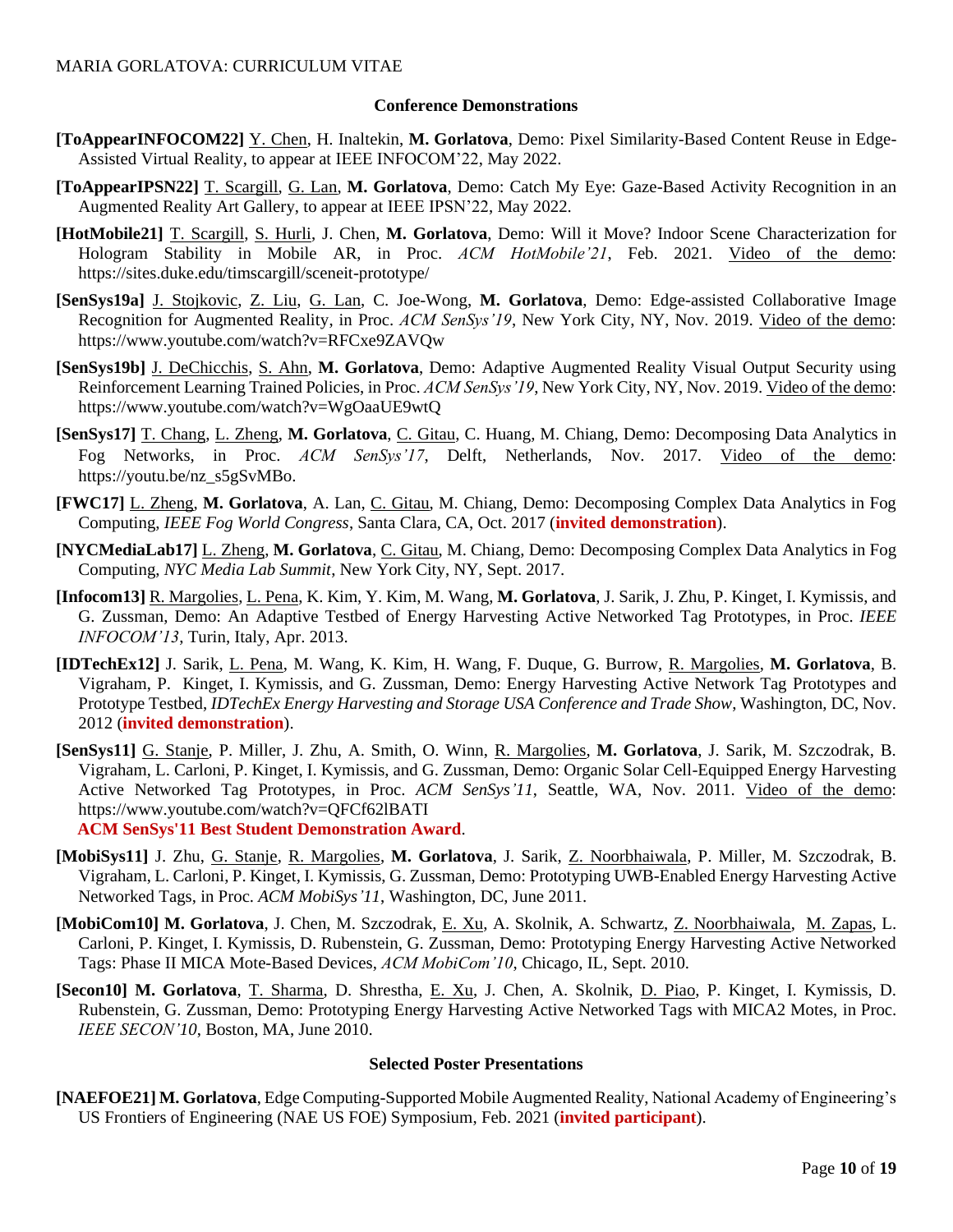- **[NSFPIMeeting19] M. Gorlatova**, Intelligent Augmented Reality with Edge Computing, NSF CSR/NeTS 2019 Joint PI Meeting, Arlington, VA, Nov. 2019.
- **[HouseOfRepresentatives19] M. Gorlatova**, M. Glushakov, M. Wilkinson, J. DeChicchis, P. Naghizadeh, M. Chiang, Intelligent Augmented Reality with Edge Computing, 2nd Coalition for National Security Research's (CNSR) Science, Technology, and Innovation Exchange (STIx) on the Hill Briefing, Washington, DC, May. 2019.
- **[EngineeringShowcase19]** M. Glushakov, **M. Gorlatova**, Collaborative Augmented Reality with Edge Computing and Google ARCore, Duke Spring Engineering + Computing Showcase, Feb. 2019.
- **[Facebook18] M. Gorlatova**, C. Joe-Wong, P. Naghizadeh, R. Younes, J. Chen, M. Chiang, Intelligent Augmented Reality with Edge Computing, 1<sup>st</sup> Facebook Connectivity Lab Research Workshop, Dec. 2018 (*invited participant*).
- **[Columbia14]** G. Grebla, **M. Gorlatova**, J. Sarik, M. Cong, I. Kymissis, G. Zussman, Movers and Shakers: Kinetic Energy Harvesting for the Internet of Things, Columbia University Postdoc Research and Career Symposium, Aug. 2014. **Top 10 poster award**.
- **[Google12] M. Gorlatova**, P. Kinget, I. Kymissis, D. Rubenstein, X. Wang, G. Zussman, Energy Harvesting Active Networked Tags for Ubiquitous Object Networking: Challenges and Solutions, Google Scholars Retreat, July 2012 (**invited participant**).
- **[Photovoltaic12]** Y. Afsar, J. Sarik, **M. Gorlatova**, G. Zussman, I. Kymissis, Poster: Evaluating Photovoltaic Performance Indoors, in Proc. IEEE Photovoltaic Specialist Conference *(IEEE PVSC'12)*, Austin, TX, June 2012.
- **[Infocom11]** S. Schmid, **M. Gorlatova**, D. Giustiniano, V. Vukadinovic, S. Mangold, Poster: Networking Smart Toys with ToyTalk and ToyBridge, in Proc. *IEEE INFOCOM'11*, Shanghai, China, Apr. 2011.

#### **Datasets and Codebases**

- **[GitHub21]** Y. Chen, H. Kwon, H. Inaltekin, **M. Gorlatova**, VR Viewport Pose Dataset, Dec. 2021. Available at https://github.com/VRViewportPose/VRViewportPose. Accompanies IEEE INFOCOM'22 paper VR Viewport Pose Model for Quantifying and Exploiting Frame Correlations.
- **[GitHub20a]** G. Lan, **M. Gorlatova**, DesktopActivity Eye Tracking Dataset, GitHub, Nov. 2020. Available at https://github.com/GazeGraphResource/GazeGraph/. Accompanies ACM SenSys'20 paper GazeGraph: Graph-based Few-Shot Cognitive Context Sensing from Human Visual Behavior.
- **[GitHub20b]** Z. Liu, J. Blanco, G. Lan, **M. Gorlatova**, Collaborative Augmented Reality: Multi-view Multi-distortion Image Dataset (MVMDD) and CollabAR Codebase, GitHub, Feb. 2020. Available at https://github.com/CollabAR-Source/. Accompanies IEEE IPSN'20 paper CollabAR: Edge-assisted Collaborative Image Recognition for Mobile Augmented Reality. **IEEE IPSN 2020 Best Research Artifact Award**.
- **[GitHub20c]** M. Glushakov, Y. Zhang, **M. Gorlatova**, Google ARCore and Magic Leap One hologram provisioning frameworks, GitHub, Feb. 2020. Available at https://github.com/michaelglu/SmartEdgePaper and https://github.com/YunfanZhang42/SmartEdgeMagicLeap. Accompanies IEEE SmartEdge'20 paper Edge-based Provisioning of Holographic Content for Contextual and Personalized Augmented Reality.
- **[Crawdad14]** M. Cong, K. Kim, **M. Gorlatova**, J. Sarik, I. Kymissis, G. Zussman, Human Motion for the Internet of Things Kinetic Energy Dataset, Community Resource for Archiving Wireless Data at Dartmouth (CRAWDAD), May 2014.
- **[Crawdad11] M. Gorlatova**, M. Zapas, E. Xu, M. Bahlke, I. Kymissis, G. Zussman, Indoor Light Energy Measurements Dataset, Community Resource for Archiving Wireless Data at Dartmouth (CRAWDAD), Apr. 2011.

#### **Selected Technical Reports and Proprietary Publications**

#### *ArXiv:*

- **[ArXiv21b]** T. Scargill, J. Chen, **M. Gorlatova**, Here to Stay: Measuring Hologram Stability in Markerless Smartphone Augmented Reality. arXiv: 2109.14757, Sept. 2021.
- **[ArXiv21a]** S. Wang, S. Hosseinalipour, **M. Gorlatova**, C. Brinton, M. Chiang, UAV-assisted Online Machine Learning over Multi-Tiered Networks: A Hierarchical Nested Personalized Federated Learning Approach. arXiv:2106.15734, June 2021.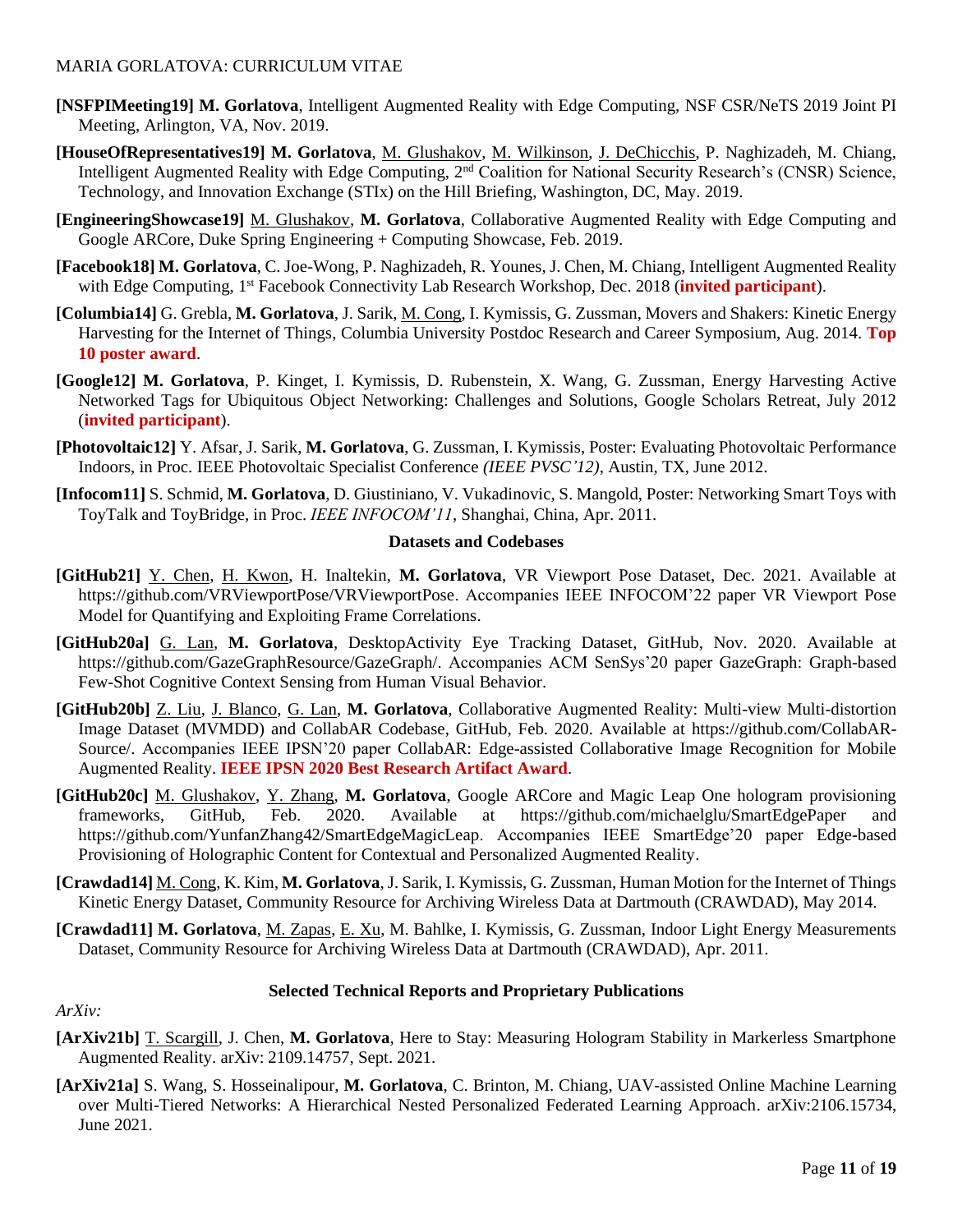- **[ArXiv18] M. Gorlatova**, H. Inaltekin, M. Chiang, Characterizing Task Completion Latencies in Fog Computing. arXiv:1811.02638, Nov. 2018.
- **[ArXiv17]** H. Inaltekin, **M. Gorlatova**, M. Chiang, Virtualized Control over Fog: Interplay between Reliability and Latency. arXiv:1712.00100, Nov. 2017.
- **[ArXiv14]** R. Margolies, **M. Gorlatova**, J. Sarik, P. Kinget, I. Kymissis, G. Zussman, Project-Based Learning within a Large-Scale Interdisciplinary Research Effort. arXiv: 1410.6935, Oct. 2014.
- **[ArXiv13] M. Gorlatova**, J. Sarik, M. Cong, I. Kymissis, G. Zussman, Movers and Shakers: Kinetic Energy Harvesting for the Internet of Things. arXiv:1307.0044, July 2013. **Selected media coverage: MIT Technology Review 2013**.

#### *Industry whitepapers:*

**[OFC17]** H. Moustafa, **M. Gorlatova**, C. Byers, E. Schooler, K. Walcott, J. Acharya, A. Mosenia, B. Murthy, C. Vasters, S. Kambhatla, OpenFog Consortium Fog Use Case Scenarios: Autonomous Driving, Oct. 2017.

#### *Other:*

*Columbia University Department of Electrical Engineering*: 3 technical reports (first author).

*Telcordia Technologies:* 3 technical reports submitted to the US Department of Defense clients (coauthor).

*Defense R&D Canada:* 7 technical reports (4 first author, 3 coauthor).

### **SELECTED MENTORSHIP**

#### **Postdoctoral associates**:

| Guohao Lan. First subsequent position: Assistant Professor at TU Delft | $2018 - 2021$ |
|------------------------------------------------------------------------|---------------|
|------------------------------------------------------------------------|---------------|

| Ph.D. students:                                                                        |                           |
|----------------------------------------------------------------------------------------|---------------------------|
| Tianyi Xu                                                                              | Starting Fall 2022        |
| Xu Weng                                                                                | <b>Starting Fall 2022</b> |
| Lin Duan                                                                               | $2022$ – present          |
| Sarah Sangjun Eom                                                                      | $2021$ – present          |
| Ying Chen                                                                              | $2019$ – present          |
| <b>Timothy James Scargill</b>                                                          | $2019$ – present          |
| Yuqi Han, Tongji University, China (PhD advisor Jun Wu)                                | $2019 - 2020$             |
| Jose Manjarres, Universidad del Norte, Colombia (PhD advisor Mauricio Pardo Gonzalez)  | $2019 - 2020$             |
| Gopika Premsankar, Aalto University (PhD advisor Mario Di Francesco)                   | Summer 2019               |
| Jun Li, KTH, visiting student at Princeton University (PhD advisor Jiajia Chen)        | $2018 - 2019$             |
| Robert Margolies, Columbia University                                                  | $2011 - 2013$             |
| <b>M.S. students:</b>                                                                  |                           |
| Achilles Dabrowski, Duke University                                                    | 2022                      |
| Lucas Liu, Duke University                                                             | 2021                      |
| Zida Liu, Duke University                                                              | $2019 - 2020$             |
| Tianrui Zhang, Duke University                                                         | 2020                      |
| Nisarg Dabhi, Duke University                                                          | $2018 - 2019$             |
| Litian Liu, Princeton University                                                       | $2016 - 2017$             |
| Edward Chang, National Chiao Tung University, visiting student at Princeton University | 2017                      |
| Gerald Stanje, University of Klagenfurt, visiting student at Columbia University       | $2011 - 2013$             |
| Haodan Huang, Columbia University                                                      | $2011 - 2012$             |
| Zainab Noorbhaiwala, Columbia University                                               | $2010 - 2011$             |
| Sonal Shetkar, Columbia University                                                     | $2010 - 2011$             |
| Tarun Sharma, Columbia University                                                      | $2009 - 2010$             |
| Enlin Xu, Columbia University                                                          | $2009 - 2010$             |
| Shashang Melkote, Columbia University                                                  | 2009                      |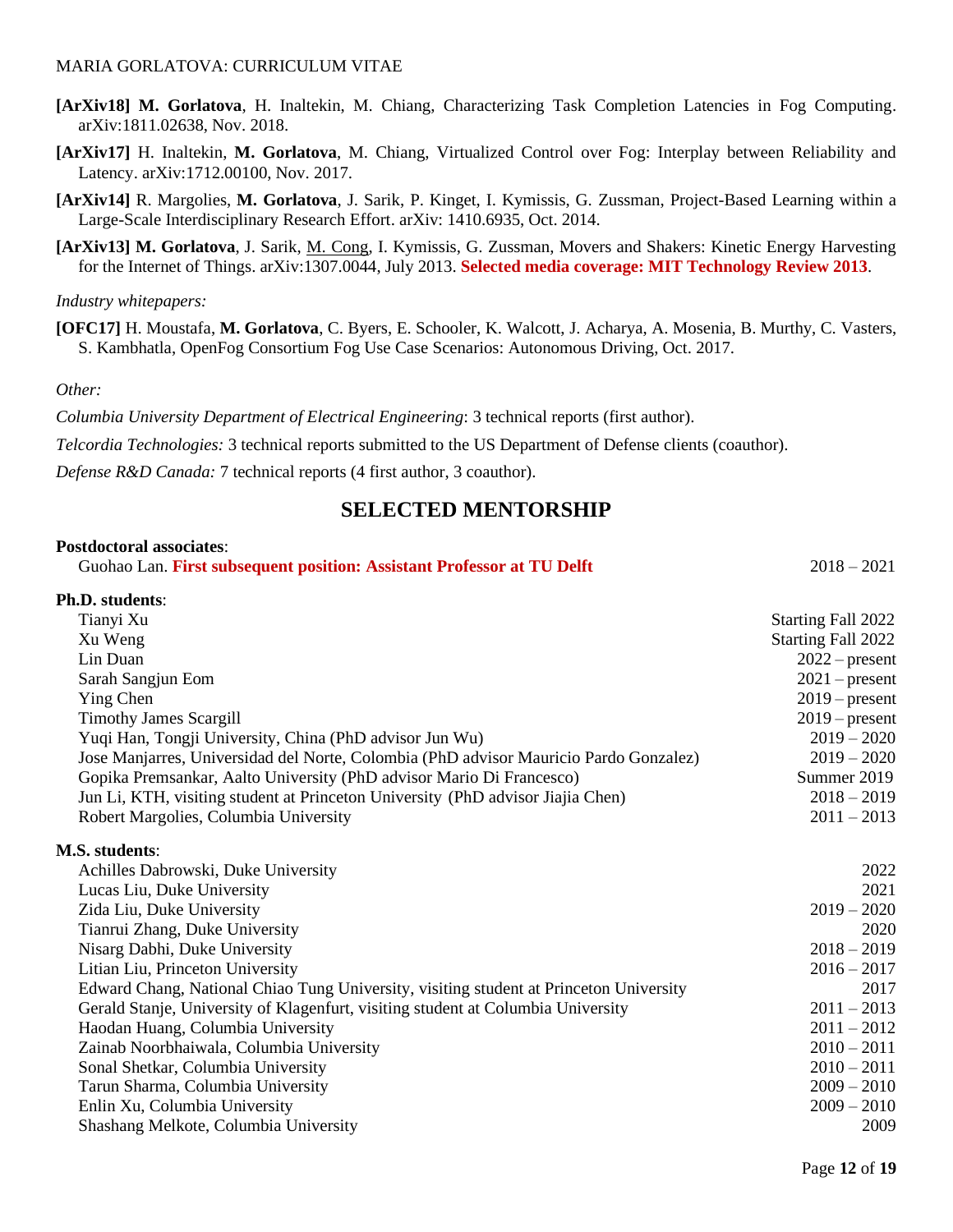| Aimee Paung, Columbia University<br>Ellen Shlossberg, Columbia University<br>Dan Lynch, Royal Military College of Canada, visiting student at Defense R&D Canada | 2009<br>2009<br>$2006 - 2007$ |
|------------------------------------------------------------------------------------------------------------------------------------------------------------------|-------------------------------|
| <b>B.S. students:</b>                                                                                                                                            |                               |
| Jeremy Suh, University of Virginia, visiting REU student at Duke University                                                                                      | Summer 2022                   |
| Ritvik Janamsetty, Duke University                                                                                                                               | $2022$ – present              |
| Jason Dong, Duke University                                                                                                                                      | $2022$ – present              |
| Sasamon Omoma, Duke University                                                                                                                                   | $2021$ – present              |
| Vineet Alaparthi, Duke University                                                                                                                                | $2021$ – present              |
| Seijung Kim, Duke University                                                                                                                                     | $2021$ – present              |
| Alex Xu, Duke University                                                                                                                                         | $2021$ – present              |
|                                                                                                                                                                  | 2021                          |
| Mary Jiang, Duke University                                                                                                                                      | 2021                          |
| Achilles Dabrowski, Duke University                                                                                                                              | 2021                          |
| Aining Liu, Duke University                                                                                                                                      | 2021                          |
| Rohit Raguram, Duke University                                                                                                                                   | $2020 - 2021$                 |
| Ashley Kwon, Duke University                                                                                                                                     |                               |
| Emily Eisele, Widener University, visiting REU student at Duke University                                                                                        | Summer 2021                   |
| Maria Christenbury, Clemson University, visiting REU student at Duke University                                                                                  | Summer 2021                   |
| Megan Mott, UNC Chapel Hill, visiting REU student at Duke University                                                                                             | Summer 2021                   |
| Yunfan Zhang, Duke University                                                                                                                                    | $2019 - 2021$                 |
| Mohammad Khatami, Duke University                                                                                                                                | 2021                          |
| Brianna Butler, Duke University                                                                                                                                  | $2020 - 2021$                 |
| Priya Rathinavelu, Duke University                                                                                                                               | $2020 - 2021$                 |
| Shreya Hurli, Duke University                                                                                                                                    | $2020 - 2021$                 |
| Michael Glushakov, Duke University                                                                                                                               | $2018 - 2020$                 |
| Steven Li, Duke University                                                                                                                                       | 2020                          |
| Achintya Kumar, Duke University                                                                                                                                  | 2020                          |
| Hunter Gregory, Duke University                                                                                                                                  | 2020                          |
| Orion Hsu, Duke University                                                                                                                                       | 2020                          |
| Davis Booth, Duke University                                                                                                                                     | $2019 - 2020$                 |
| Grace Patel, Duke University                                                                                                                                     | Spring 2020                   |
| Daisy Ferleger, Duke University                                                                                                                                  | Spring 2020                   |
| Bailey Heit, Duke University                                                                                                                                     | Spring 2020                   |
| Bogyung Kim, Duke University                                                                                                                                     | Spring 2020                   |
| Cyan DeVeaux, Duke University. Stanford University Graduate and EDGE Fellowships                                                                                 | $2019 - 2020$                 |
| Jason Zhou, Duke University                                                                                                                                      | $2019 - 2020$                 |
| Joseph DeChicchis, Duke University                                                                                                                               | $2019 - 2020$                 |
| Camden Vassallo, Duke University                                                                                                                                 | Fall 2019                     |
| Michael Zhang, Duke University                                                                                                                                   | Fall 2019                     |
| Jovan Stojkovic, University of Belgrade, visiting REU student at Duke University                                                                                 | Summer 2019                   |
| Courtney Johnson, North Carolina A&T State University, visiting REU student at Duke University                                                                   | Summer 2019                   |
| Charles Papandreou, Duke University                                                                                                                              | 2019                          |
| Madeline Wilkinson, Duke University                                                                                                                              | Spring 2019                   |
| Kunaal Sharma, Duke University                                                                                                                                   | Spring 2019                   |
| Surin Ahn, Princeton University. Stanford University Graduate Fellowship                                                                                         | $2017 - 2018$                 |
| Chege Gitau, Princeton University                                                                                                                                | $2016 - 2017$                 |
| Christian Bernstein, Berlin School of Economics and Law, IBM co-op term                                                                                          | 2014                          |
| Ishaan Sayal, PEC University of Technology, visiting student at Columbia University                                                                              | 2013                          |
| Kanghwan Kim, Cooper Union, visiting student at Columbia University                                                                                              | $2012 - 2013$                 |
| Luis Pena, Columbia University                                                                                                                                   | $2012 - 2013$                 |
| Mina Cong, Columbia University. Electrical Engineering Department Research Award                                                                                 | $2011 - 2013$                 |
| Albert Maldonado, University of Puerto Rico, visiting REU student at Columbia University                                                                         | 2012                          |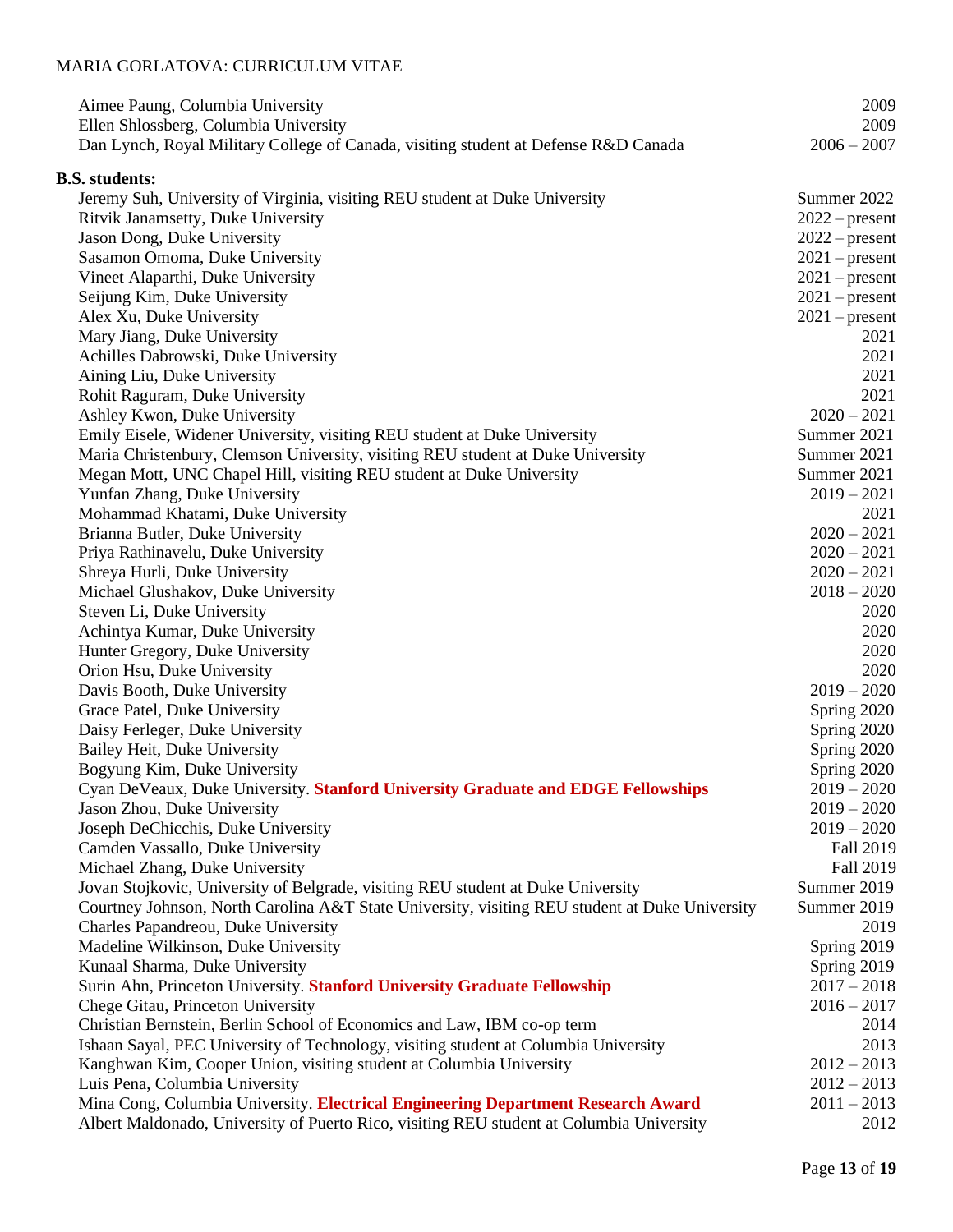| Michael Zapas, Columbia University<br>Hari Subedi, University of Arizona, visiting REU student at Columbia University<br>Mark Kelly, University of Ottawa, Defense R&D Canada co-op term | $2010 - 2011$<br>2010<br>2006 |
|------------------------------------------------------------------------------------------------------------------------------------------------------------------------------------------|-------------------------------|
| <b>B.S. Honors and Graduation with Distinction projects:</b>                                                                                                                             |                               |
| Advisor: Duke University: Ashley Kwon, 2021; Joseph DeChicchis, 2020                                                                                                                     |                               |
| Reader: Duke University: Cyan DeVeaux, 2020. Princeton University: Surin Ahn, 2018, Akash Levy, 2018                                                                                     |                               |
| <b>High school students:</b>                                                                                                                                                             |                               |
| Juan Blanco, Duke University. DukeRep Outstanding Trainee Award                                                                                                                          | Summer 2019                   |
| Kyle Ready, Princeton University                                                                                                                                                         | Summer 2018                   |
| Chang Sun, Columbia University                                                                                                                                                           | $2011 - 2012$                 |
| Shakhul Hai, Columbia University                                                                                                                                                         | Summer 2009                   |
|                                                                                                                                                                                          |                               |
| Programs for involving undergraduate students in research:                                                                                                                               |                               |
| NSF REU Site for Meeting Grand Challenges of Engineering for the 21 <sup>st</sup> Century, Duke University                                                                               | 2019, 2021                    |
| NSF Center for Integrated Access Networks REU Site, Columbia University                                                                                                                  | 2010, 2012                    |
| Programs for involving high school students in research:                                                                                                                                 |                               |
| Duke Research in Engineering Program for high school students (DukeREP)                                                                                                                  | 2019                          |
| Harlem Children Society High School Program                                                                                                                                              | $2009, 2011 - 2012$           |
|                                                                                                                                                                                          |                               |
| Other:                                                                                                                                                                                   |                               |
| <b>Mentoring:</b> Duke University Code+ team, Augmented Reality for Duke Lemur Center project                                                                                            | 2020                          |
|                                                                                                                                                                                          |                               |

# **SELECTED INVITED TALKS**

### **Conferences and Workshops**

Distributed Mobile Augmented Reality Architectures:

• *Augmented Reality for Enterprise Alliance (AREA)*, Feb. 2022. AREA is a global non-profit organization dedicated to widespread adoption of interoperable AR-enabled enterprise systems.

Towards Internet of Things-Supported Mobile Augmented Reality:

• *AWE USA*, Santa Clara, CA, Nov. 2021. **Top AR/VR industry conference**.

Towards Edge Computing-Supported Mobile Augmented Reality:

- *ABI Grace Hopper Celebration of Women in Computing*, Oct. 2020.
- *Princeton Edge Lab 10th Year Celebration,* Princeton, NJ, May 2019.
- *BioIT World Conference*, Boston, MA, Apr. 2019.

Towards Intelligence on the Edge: Restructuring Computing to Enable the Next Generation of the IoT:

- *IBM Back to School Seminar Series*, Durham, NC, June 2019.
- *Industrial Internet Consortium (IIC) Technology Working Group* meeting, Raleigh, NC, Feb. 2019.
- *IEEE Fog World Congress*, San Francisco, CA, Oct. 2018.
- *IEEE Sarnoff Symposium*, Newark, NJ, Sept. 2018.

Light, Motion, Fog: Networking Commonplace Objects with Energy Harvesting and Fog Computing:

• **Keynote speaker**, ACM Workshop on Energy Harvesting and Energy Neutral Systems *(ACM ENSsys*), co-located with *ACM SenSys'17*, Delft, Netherlands, Nov. 2017.

Fog Computing: Challenges and Solutions:

• *ABI Grace Hopper Celebration of Women in Computing*, Orlando, FL, Oct. 2017.

The OpenFog Reference Architecture: Unified Framework and a Roadmap: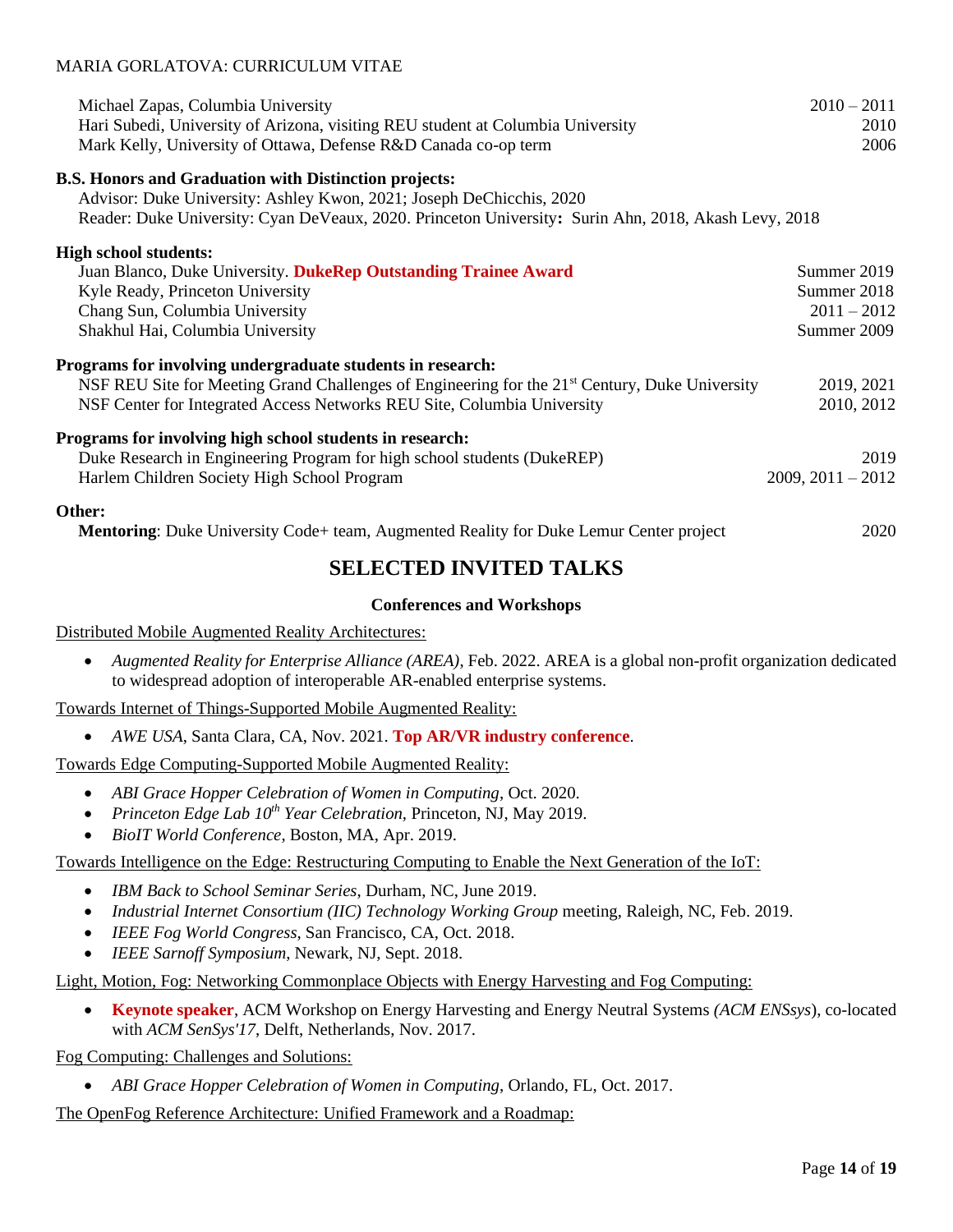• *Through the Fog Workshop*, University of Pisa, Pisa, Italy, Feb. 2017.

Energy Harvesting Active Networked Tags for Ubiquitous Object Networking: Challenges and Solutions:

- *Wireless Energy Transfer and Scavenging Techniques Workshop*, IEEE Microwave Symposium (*IEEE IMS'12*), Montreal, QC, Canada, June 2012.
- Ph.D. Forum, ACM Conference on Mobile Systems, Applications, and Services *(ACM MobiSys'11),* Bethesda, MD, June 2011.
- *IDTechEx Energy Harvesting and Storage USA'10 Conference*, Boston, MA, Nov. 2010.

#### **Selected Academic and Industrial Seminars**

Distributed Mobile Augmented Reality Architectures:

• *Augmented Reality for Enterprise Alliance (AREA)*, Feb. 2022. AREA is a global non-profit organization dedicated to widespread adoption of interoperable AR-enabled enterprise systems.

Edge Computing-Supported Mobile Augmented Reality:

• *Missouri S&T University, Department of Computer Science,* Nov. 2020.

Towards Intelligence on the Edge: Restructuring Computing to Enable the Next Generation of the IoT:

• *Duke University Pratt School of Engineering TEER Talk*, Mar. 2019.

Life on the Edge: Connecting Everyday Objects with Energy Harvesting and Fog Computing:

- *University of Toronto Department of Electrical and Computer Engineering,* Apr. 2018.
- *University of Toronto Department of Computer Science,* Apr. 2018.
- *University of Virginia School of Engineering and Applied Science,* Mar. 2018.
- *University of Minnesota Twin Cities Department of Computer Science and Engineering,* Mar. 2018.
- *Cornell University Department of Electrical and Computer Engineering,* Mar. 2018.
- *Cornell Tech,* Mar. 2018.
- *Northeastern University Department of Electrical and Computer Engineering,* Mar. 2018.
- *University of Pennsylvania Department of Electrical and Systems Engineering,* Mar. 2018.
- *University of Victoria Department of Computer Science*, Mar. 2018.
- *Yale University Departments of Electrical Engineering and Computer Science*, Mar. 2018.
- *University of Wisconsin at Madison, Electrical and Computer Engineering Department*, Feb. 2018.
- *Duke University Pratt School of Engineering*, Feb. 2018.
- *George Washington University Department of Electrical Engineering*, Feb. 2018.

The Most Interesting Part of Cloud Computing: Fog Computing Enabling the Next Generation of the Internet of Things:

• *BAE Systems Tech Talk*, Burlington, MA, Sept. 2017.

In and Out of the Fog: Working with Industry to Define New Computing Architectures:

• *Princeton University Postdoctoral Council Seminar Series*, June 2017.

Towards Networking Commonplace Objects:

- *UC Santa Barbara Department of Electrical and Computer Engineering*, Mar. 2017.
- *Princeton University Department of Electrical Engineering EDGE Lab*, June 2016.
- *Carnegie Mellon University Department of Electrical and Computer Engineering*, June 2016.
- *Fujitsu Laboratories of America*, Sunnyvale, CA, May 2016.

Energy Harvesting Active Networked Tags for Ubiquitous Object Networking:

- *Imperial College London Department of Electrical Engineering*, July 2013.
- *Microsoft Research,* Seattle, WA, Mar. 2013. Talk video available at http://research.microsoft.com/apps/video/default.aspx?id=188869
- *Qualcomm,* Systems Engineering Group Seminar Series, San Diego, CA, Feb. 2013.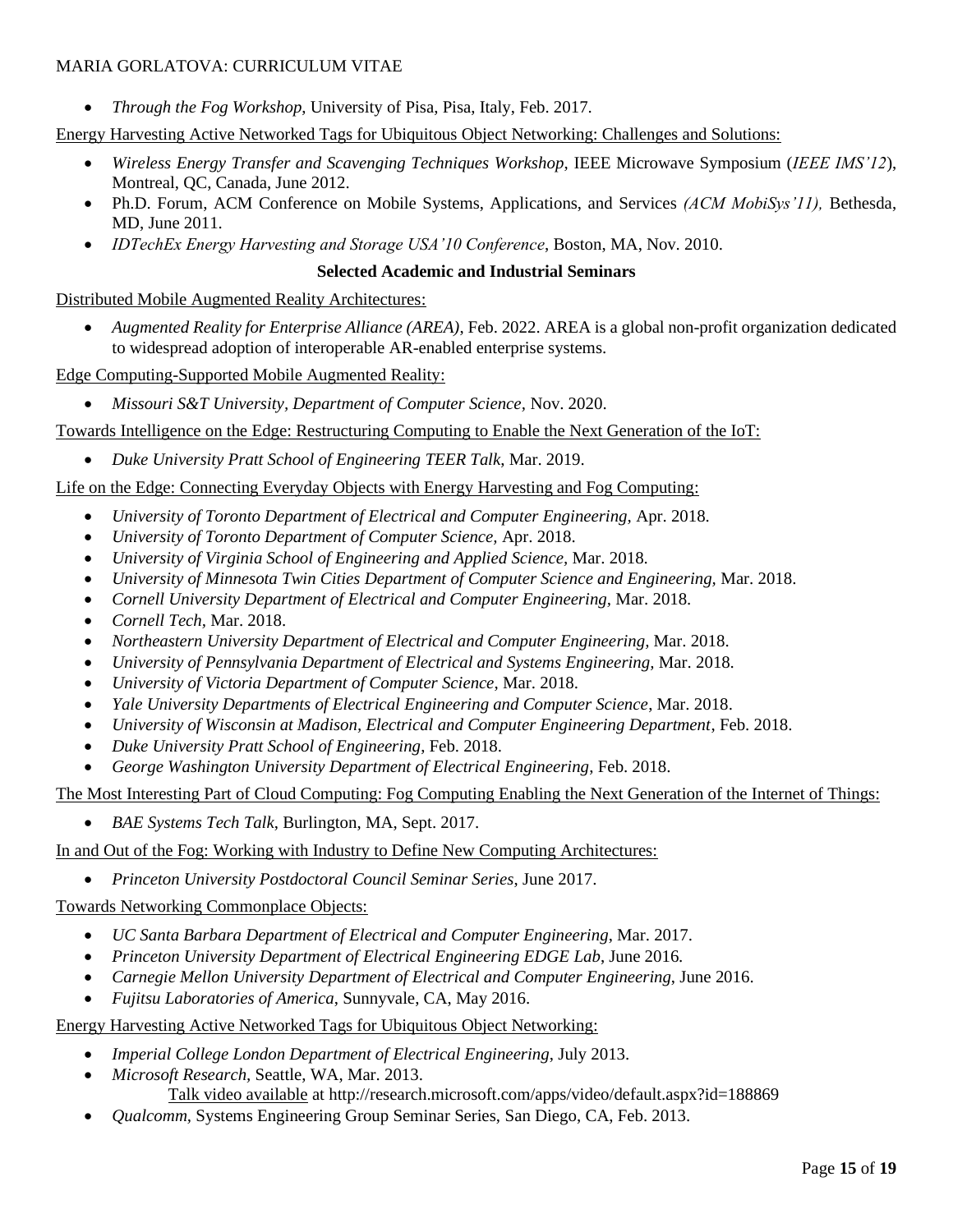- *AT&T*, Technology Security Group, New York, NY, Jan. 2013.
- *IEEE Ottawa Signal Processing Society*, Ottawa, ON, Canada, Nov. 2012.
- *Walt Disney Research Zurich*, Zurich, Switzerland, Mar. 2012.
- *Defense R&D Canada,* Network Information Operations Group Seminar Series, Ottawa, ON, Canada, May 2011.
- *Telcordia Technologies Applied Research*, Piscataway, NJ, Dec. 2010.

Wormhole Attack Detection in Wireless Ad Hoc Networks:

• *University of British Columbia Department of Electrical Engineering*, Feb. 2007.

#### **Panel Presentations**

**[WoWMoM20]** AR/VR/XR over Wireless Networks: Challenges and Opportunities, IEEE WoWMoM, Sept. 2020.

**[FWC17a]** Fog to the Rescue: Restructuring Computing to Take Advantage of Fog, IEEE Fog World Congress (*IEEE FWC'17*), Santa Clara, CA, Nov. 2017.

**[FWC17b]** Elements of an Open, Interoperable Architecture in Fog, IEEE Fog World Congress (*IEEE FWC'17*), Santa Clara, CA, Oct. 2017.

 Panel video available at: https://ieeetv.ieee.org/conference-highlights/elements-of-an-open-interoperable-architecturefor-fog-fog-world-congress-2017

**[NYCMeetup17]** Fog Computing and the Internet of Things, *IoT Central NYC Meetup,* New York City, NY, Apr. 2017.

Talk video available at: https://youtu.be/f8wBfOkfa6M?t=24m6s

#### **Invited Lectures**

**[Duke19]** Edge Computing: New Frontier in Distributed Systems and Networking, Duke University CS514 Computer Networks/Distributed Systems, Nov. 2019.

**[Columbia13]** Characterizing New Environmental Energy Sources for the Internet of Things, *Columbia University Undergraduate Computer Science and Statistics STATW100 Seminar*, New York, NY, Nov. 2013.

#### **Podcasts**

**[SERadio18]** On Edge Computing, *Software Engineering Radio Podcast*, Aug. 2018

Podcast audio available at: http://www.se-radio.net/2018/08/se-radio-episode-335-maria-gorlatova-on-edgecomputing/

**[Embedded17]** When Toasters Attack, *Embedded.fm Podcast*, Dec. 2017.

Podcast audio available at: http://embedded.fm/episodes/225

# **UNIVERSITY SERVICE**

#### **Departmental committees:**

Faculty Search Committee, Mechanical Eng. and Material Science Dept., Duke University 2021 – 2022 Faculty Search Committee, Electrical and Computer Engineering Dept., Duke University 2021 – 2022 Graduate Studies Committee, Electrical and Computer Engineering Dept., Duke University 2021 – 2022 Academic Dishonesty Panel: Software. Electrical and Computer Engineering Dept., Duke University Fall 2021 Undergraduate Studies Committee, Electrical and Computer Engineering Dept., Duke University 2019 – 2021 Faculty Search Committee, Computer Science Dept., Duke University 2018 – 2019

#### **PhD thesis committees, Electrical and Computer Engineering Department, Duke University:**

Jinyuan Jia, 2021 – present. Adviser N. Gong. Preliminary exam: October 2021.

Haibei Zhu, 2021. Adviser M. Cummings. Dissertation defense: June 2021.

Ang Li, 2019 – present. Adviser Y. Chen. Preliminary exam: April 2021.

Dan Sun, 2019 – present. Adviser B. Lee. Preliminary exam: April 2021.

Lucy Chikwetu, 2019 – present. Adviser J. Dunn. Preliminary exam: April 2021.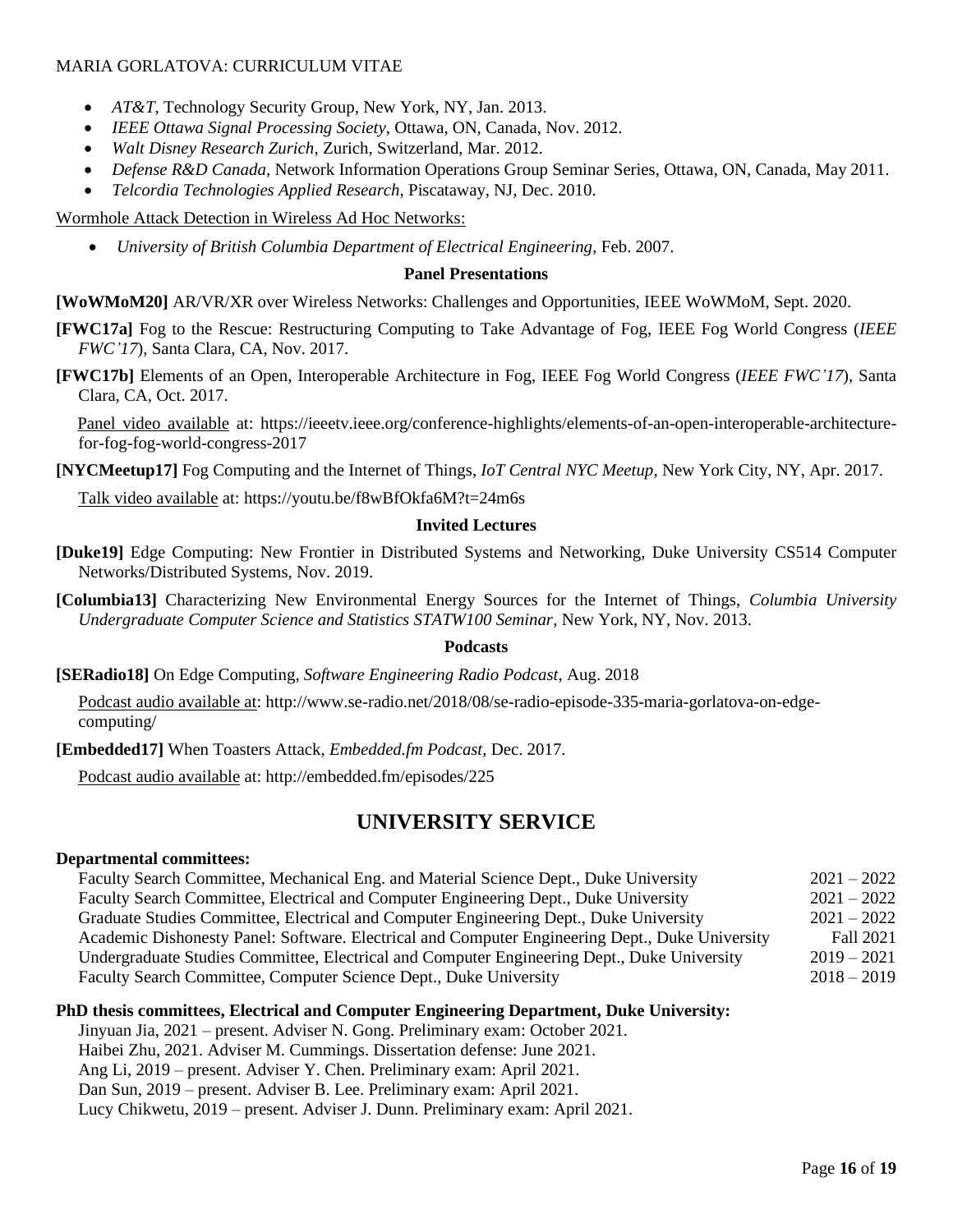Enmao Diao, 2021 – present. Adviser V. Tarokh. Preliminary exam: April 2021. Jiachen Mao, 2018 – 2020. Adviser Y. Chen. Preliminary exam: Feb. 2020. Dissertation defense: July 2020. Rana Elnaggar, 2018 – 2020. Adviser K. Chakrabarty. Preliminary exam: Jan. 2019. Dissertation defense: Aug. 2020. Kent Nixon, 2018 – 2019. Adviser Y. Chen. Preliminary exam: March 2019. Dissertation defense: Dec. 2019. Yuhao Li, 2019. Adviser B. Lee. Preliminary exam: May 2019. Fan Chen, 2018 – 2019. Adviser Y. Chen. Preliminary exam: Nov. 2019.

#### **PhD thesis committees, Computer Science Department, Duke University:**

Xiao Zhang, 2019 – present. Advisers B. Maggs, X. Yang. Preliminary exam: May 2021. Shengbao Zheng, 2018 – 2020. Adviser X. Yang. Preliminary exam: Dec. 2018. Dissertation defense: March 2020. Nisarg Raval, 2018 – 2019. Adviser A. Machanavajjhala. Dissertation defense: March 2019.

#### **Qualifying exams, Electrical and Computer Engineering Department, Duke University:**

Yuhao Wu, Apr. 2022. Adviser Y. Chen Jingwei Sun, Apr. 2022. Adviser Y. Chen Chen-Chia Chang, Apr. 2022. Adviser H. Li Zhenzhou (Tom) Qi, Apr. 2022. Adviser T. Chen Pingcheng Jian, Apr. 2022. Adviser M. Zavlanos Shiyi Jiang, Apr. 2021. Adviser K. Chakrabarty Tunhou Zhang, Apr. 2021. Adviser Y. Chen Anne French, Apr. 2021. Adviser M. Cummings Shiyu Li, Apr. 2020. Adviser Y. Chen Ang Li, Oct. 2019. Adviser Y. Chen Dan Sun, Apr. 2019. Adviser B. Lee Lucy Chikwetu, Feb. 2019. Adviser D. Sorin Fan Chen, Oct. 2018. Adviser Y. Chen Jiachen Mao, Oct. 2018. Adviser Y. Chen

#### **Qualifying exams, Computer Science Department, Duke University:**

Yuege Chen, May 2019. Adviser X. Yang Xiao Zhang, May 2019. Adviser B. Maggs

| Other, Electrical and Computer Engineering Department, Duke University: |               |
|-------------------------------------------------------------------------|---------------|
| Faculty retreat panel speaker                                           | 2021          |
| B.S. independent study poster competition judge                         | $2018 - 2020$ |
| M.S. final exam poster session committee                                | 2018          |
| Other:                                                                  |               |

Duke Bass Connections proposals reviewer 2021 GEM middle school girls' Summer Workshop faculty speaker 2019

# **SELECTED ADDITIONAL EXPERIENCE**

**WALT DISNEY RESEARCH**, *Research Assistant* (Ph.D. Intern), Zurich, Switzerland Spring 2011 Examined feasibility of providing proprietary wireless location services in Walt Disney parks. Patented the proposed base station identity management techniques.

**SIRIUS SATELLITE RADIO**, *Back-end Software Developer*, New York, NY Summer 2007 Enhanced functionality of a business-critical subscriber management system. Participated in all stages of software development lifecycle.

**NORTEL NETWORKS**, *Web Software Developer* (B.Sc. Intern)*,* Ottawa, ON Fall 2003 Developed Intranet web applications using Perl, MySQL, ODBC/JDBC, Java, HTML, and shell scripting.

**CANADIAN PATENT OFFICE**, *Assistant Patent Examiner* (B.Sc. Intern), Hull, QC Spring 2003

Page **17** of **19**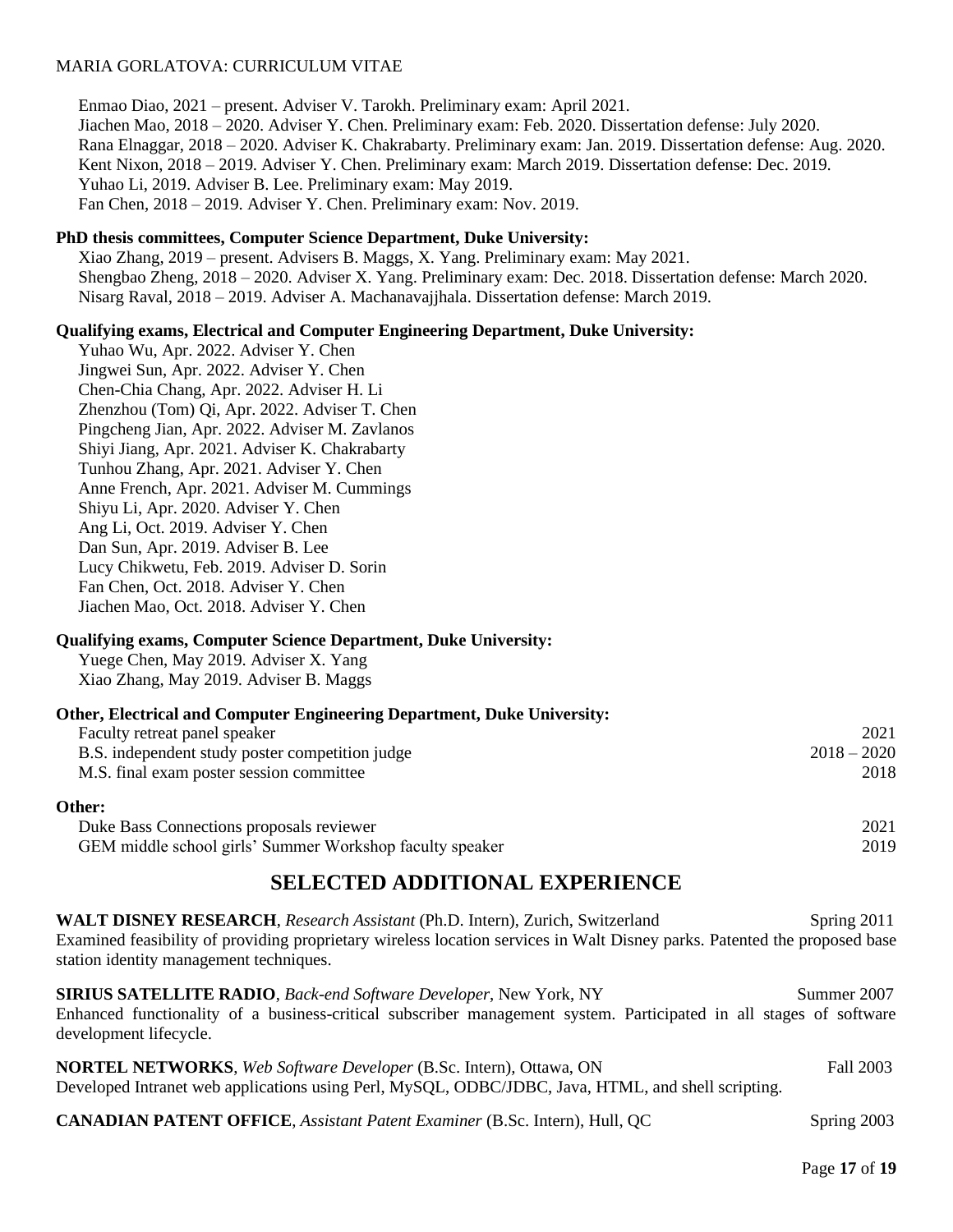Examined patent applications in the areas of software, electrical, and computer engineering.

# **SELECTED ADDITIONAL TRAINING**

Project Management (New York University 2015), Proposal Writing (Princeton University 2016), Product Management (New York General Assembly 2014), Micro-MBA (IBM 2014).

Certifications: Project Management Professional PMI PMP, 2016 – 2019.

# **SELECTED ADDITIONAL PROFESSIONAL ACTIVITIES**

**Organizer:** Academic Panel, OpenFog Consortium Member Meeting, 2017, N<sup>2</sup> Women Meeting, IEEE SECON 2010, EE/CS Networking Seminar Series, Columbia University, 2010, N<sup>2</sup> Women Meeting, ACM MobiCom 2009, EnHANTs Summer Students Workshop, Columbia University, 2009.

# **Session chair**:

| CPS-IoT Week IEEE Workshop on Fog Computing and the IoT                                 | 2019       |
|-----------------------------------------------------------------------------------------|------------|
| IoT, Cloud, and Weather Session, ABI Grace Hopper Celebration of Women in Computing     | 2016       |
| <b>Scholarship committee member, ABI Grace Hopper Celebration of Women in Computing</b> | 2015, 2016 |

**External reviewer, conferences**: ACM CHI 2022, IEEE ISMAR 2021, IEEE INFOCOM 2009 – 2014, ACM SIGMETRICS 2011 – 2013, IEEE DCOSS 2012, IEEE GLOBECOM 2011, IEEE/IFIP WONS 2011, IEEE WiOpt 2009, IEEE MILCOM 2008.

| Mentor, ACM MobiHoc N2Women Workshop<br>Judge, ACM Student Poster Competition, ABI Grace Hopper Celebration of Women in Computing | 2021<br>2016 |
|-----------------------------------------------------------------------------------------------------------------------------------|--------------|
|                                                                                                                                   |              |
| <b>Panelist, technology:</b>                                                                                                      |              |
| Practical deployment advice for edge computing, IoT Solutions World Congress Digital Summit                                       | 2021         |
| Panel moderator: Fog and Edge from the Practitioners' Point of View, IEEE Fog World Congress                                      | 2017         |
| Academic panel, OpenFog Consortium Seattle Member Meeting                                                                         | 2017         |
| IEEE Women in Engineering International Leadership Conference (IEEE WIE ILC)                                                      | 2017         |
| Expert panel, OpenFog Consortium Fog Forum Denver                                                                                 | 2017         |
| Expert panel, OpenFog Consortium Fog Forum Atlanta                                                                                | 2017         |
| Expert panel, Wireless Energy Transfer and Scavenging Techniques Workshop                                                         | 2012         |
| Panelist, student and career guidance:                                                                                            |              |
| PhD student orientation faculty panel, Duke University Pratt School of Engineering                                                | 2021         |
| Academic Job Search: Finding the Opportunities and Applying, Duke University                                                      | 2020         |
| Academic Job Search: The Interview Process, Duke University                                                                       | 2019         |
| Challenges and Solutions to Address the Gender Gap in STEM, Duke University                                                       | 2019         |
| Undergraduate Women in Computer Science Summit, D. E. Shaw Research                                                               | 2015         |
| Industry careers panel, Columbia University Office of Postdoctoral Affairs                                                        | 2015         |
| Career speaker series, Columbia University Graduate Society of Women Engineers                                                    | 2015         |
| Panel for women in engineering, Columbia University School of Engineering                                                         | 2012, 2013   |
| Graduate student panel, Department of Electrical Engineering, Columbia University                                                 | 2011         |
| <b>Invited participant:</b>                                                                                                       |              |
| <b>DARPA ISAT Workshop:</b> Wearable Supportive Personalized self-Regulation (WSPR)                                               | 2022         |
| National Academy of Engineering's US Frontiers of Engineering (NAE US FOE) Symposium                                              | 2021         |
| University of Washington Industry-academia Summit on Mixed Reality Security, Privacy, and Safety                                  | 2019         |
| XR Access Symposium on Accessibility in Augmented and Virtual Reality                                                             | 2019         |
| Facebook Connectivity Lab Research Workshop                                                                                       | 2018         |
| Miguegali Desegual: Feaulty Committe Crystems                                                                                     | 2010         |

Microsoft Research Faculty Summit: Systems 2018